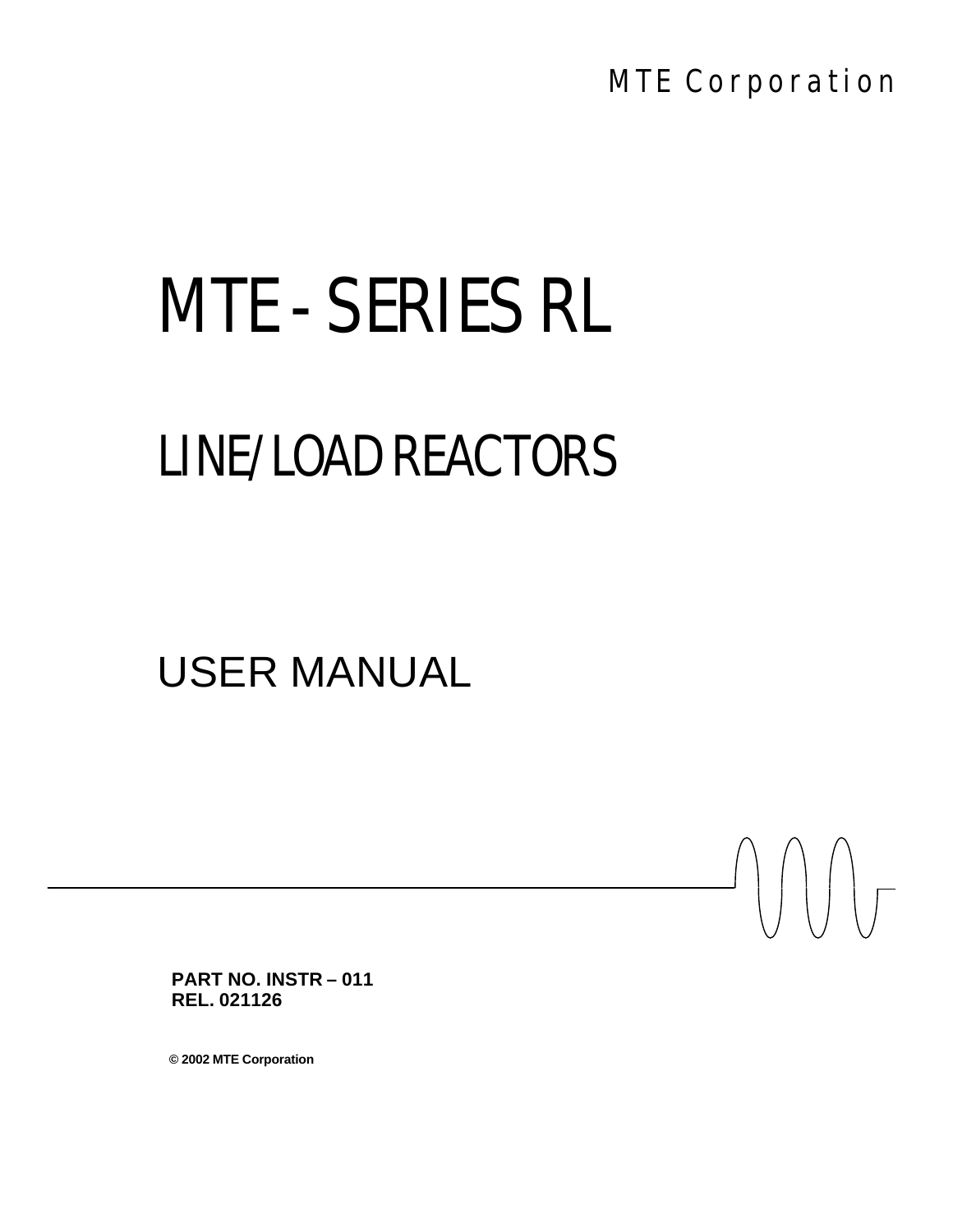#### **IMPORTANT USER INFORMATION**

#### **NOTICE**

MTE Series RL Line/Load Reactors are components designed to improve the reliability of adjustable frequency drives, DC drives and a wide variety of other types of power electronic equipment. In addition they provide input line current harmonic mitigation and long lead protection for inverter fed motors. MTE reactors are available in a large number of current ratings and a variety of inductance values. The suitability of a line/load reactor for a specific application must therefore be ultimately determined by the customer. In no event will MTE Corporation assume responsibility or liability for any direct or consequential damages resulting from the use or application of reactors. Nor will MTE Corporation assume patent liability with respect to the use of information, circuits or equipment described in this instruction manual.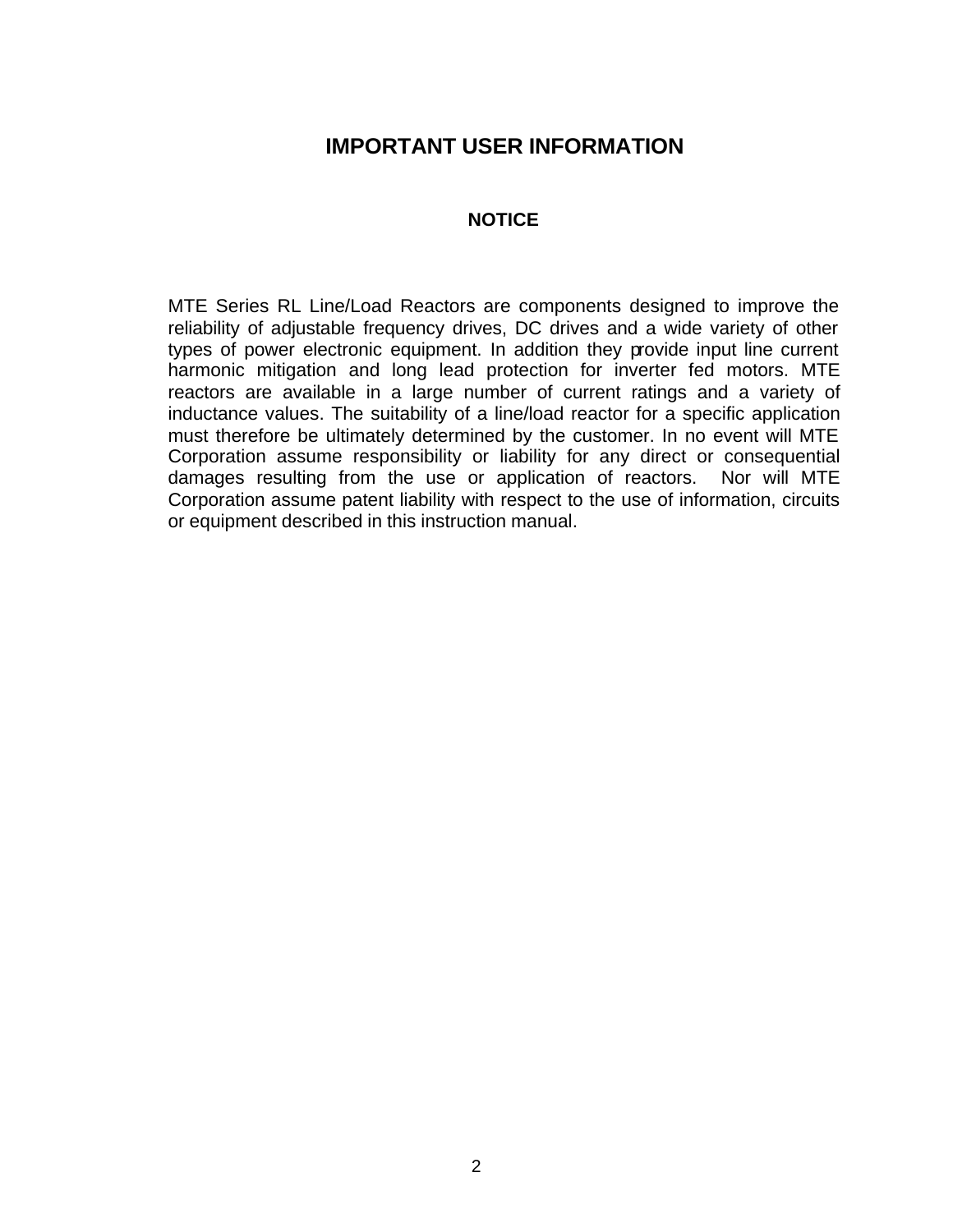### **TABLE OF CONTENTS**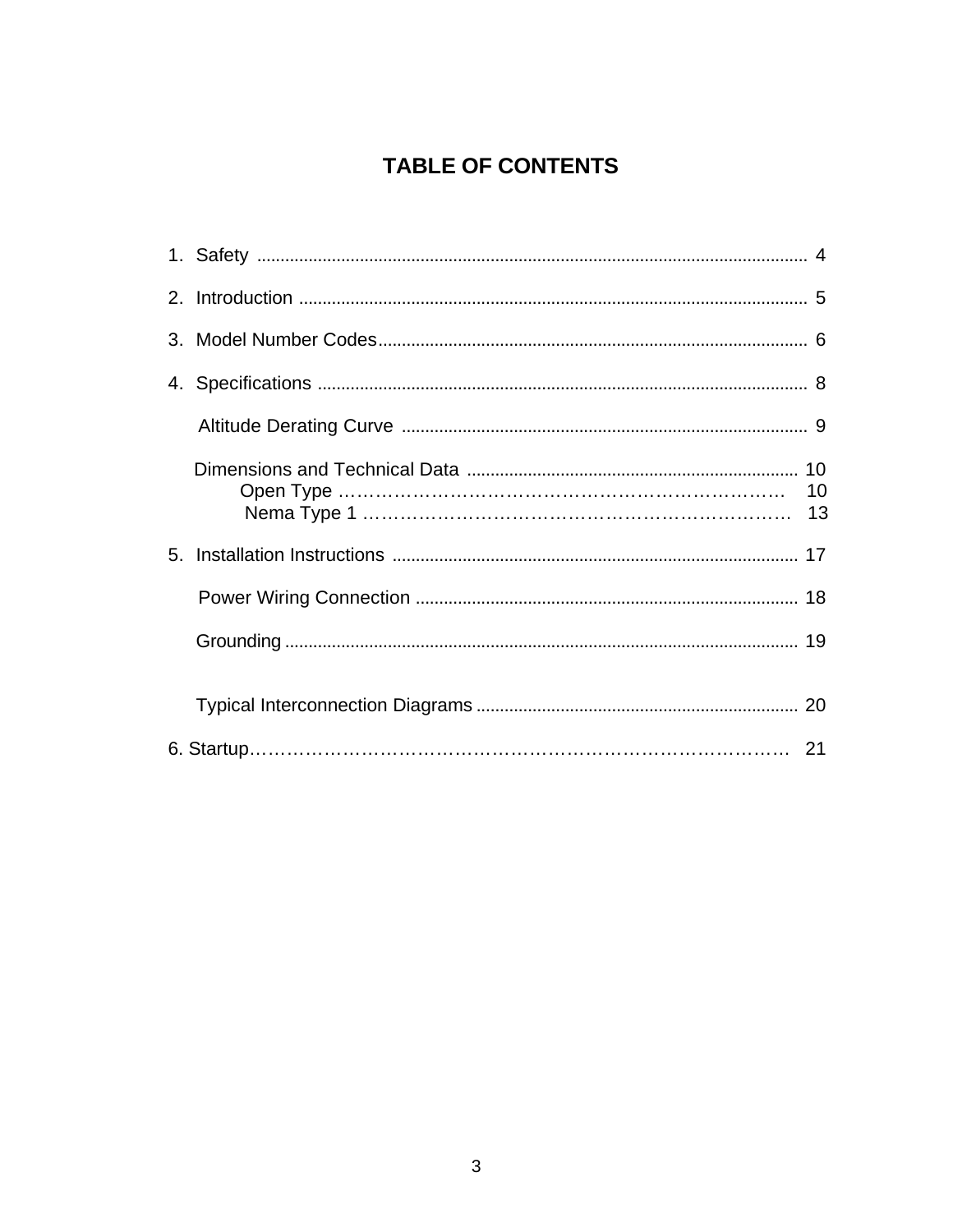#### **1. IMPORTANT SAFETY INFORMATION**

#### **WARNING**

#### **ONLY A QUALIFIED ELECTRICIAN CAN CARRY OUT THE ELECTRICAL INSTALLATION OF LINE/LOAD REACTORS**

#### **WARNING**

High voltage is used in the operation of line/load reactors. Use Extreme caution to avoid contact with high voltage when operating, installing or repairing equipment containing line/load reactors. **INJURY OR DEATH MAY RESULT IF SAFETY PRECAUTIONS ARE NOT OBSERVED.**

Line/load reactors are used in conjunction with inverters, or other electrical equipment that may feedback lethal voltages. Follow the safety instructions in the equipment used with the reactor in addition to the safety instruction in this manual.

#### **WARNING**

The opening of the branch circuit protective device may be an indication that a fault current has been interrupted. To reduce the risk of fire or electrical shock, line/load reactors should be examined and replaced if damaged.

#### **WARNING**

An upstream disconnect/protection device must be used as required by the National Electrical Code (NEC).

#### **WARNING**

Even if the upstream disconnect/protection device is open, a drive or inverter down stream of the line/load reactor may feed back high voltage to the reactor. The inverter or drive safety instructions must be followed. **INJURY OR DEATH MAY RESULT IF THE DRIVE SAFETY PRECAUTIONS ARE NOT OBSERVED.**

#### **WARNING**

The frame of line/load reactors must be grounded at least at one of the reactor's mounting holes.

#### **WARNING**

Only spare parts obtained from MTE Corporation or an authorized MTE distributor can be used.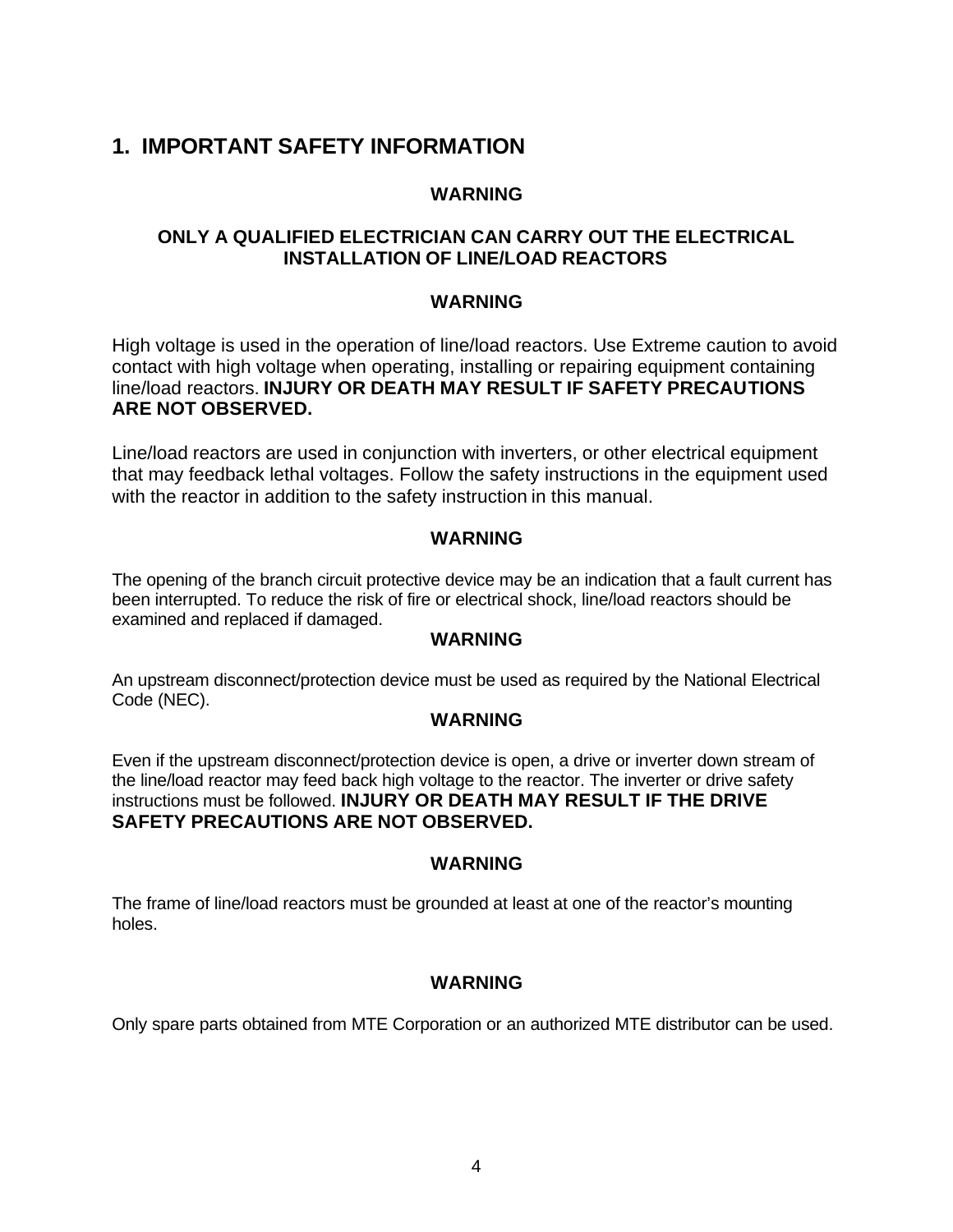#### **2. INTRODUCTION**

This manual was specifically developed to assist in the installation, interconnection and operation of MTE Corporation Series RL Line/Load Reactors

This manual is intended for use by personnel experienced in the operation and maintenance of electronic drives, inverters and similar types of power electronic equipment. Because of the high voltages required by the equipment connected to line/load reactors and the potential dangers presented by rotating machinery, it is essential that all personnel involved in the operation and maintenance of line/load reactors know and practice the necessary safety precautions for this type of equipment. Personnel should read and understand the instructions contained in this manual before installing, operating or servicing line/load reactors and the drive to which the reactor is connected.

#### **Upon Receipt of a Reactor:**

MTE Line/load Reactors have been subjected to demanding factory tests before shipment. Carefully inspect the shipping container for damage that may have occurred in transit. Then unpack the filter and carefully inspect for any signs of damage. Save the shipping container for future transport of the reactor.

#### **In the event of damage, please contact and file a claim with the freight carrier involved immediately.**

If the equipment is not going to be put into service upon receipt, cover and store the reactor in a clean, dry location. After storage, ensure that the equipment is dry and that no condensation has accumulated on the reactor before applying power.

#### **Repair/Exchange Procedure**

MTE Corporation requires a Returned Material Authorization Number before it can accept any reactors that qualify for return or repair. If problems or questions arise during installation, setup, or operation of the filter, please call us for assistance at:

Phone: 1-262-253-8200

FAX: 1-262-253-8222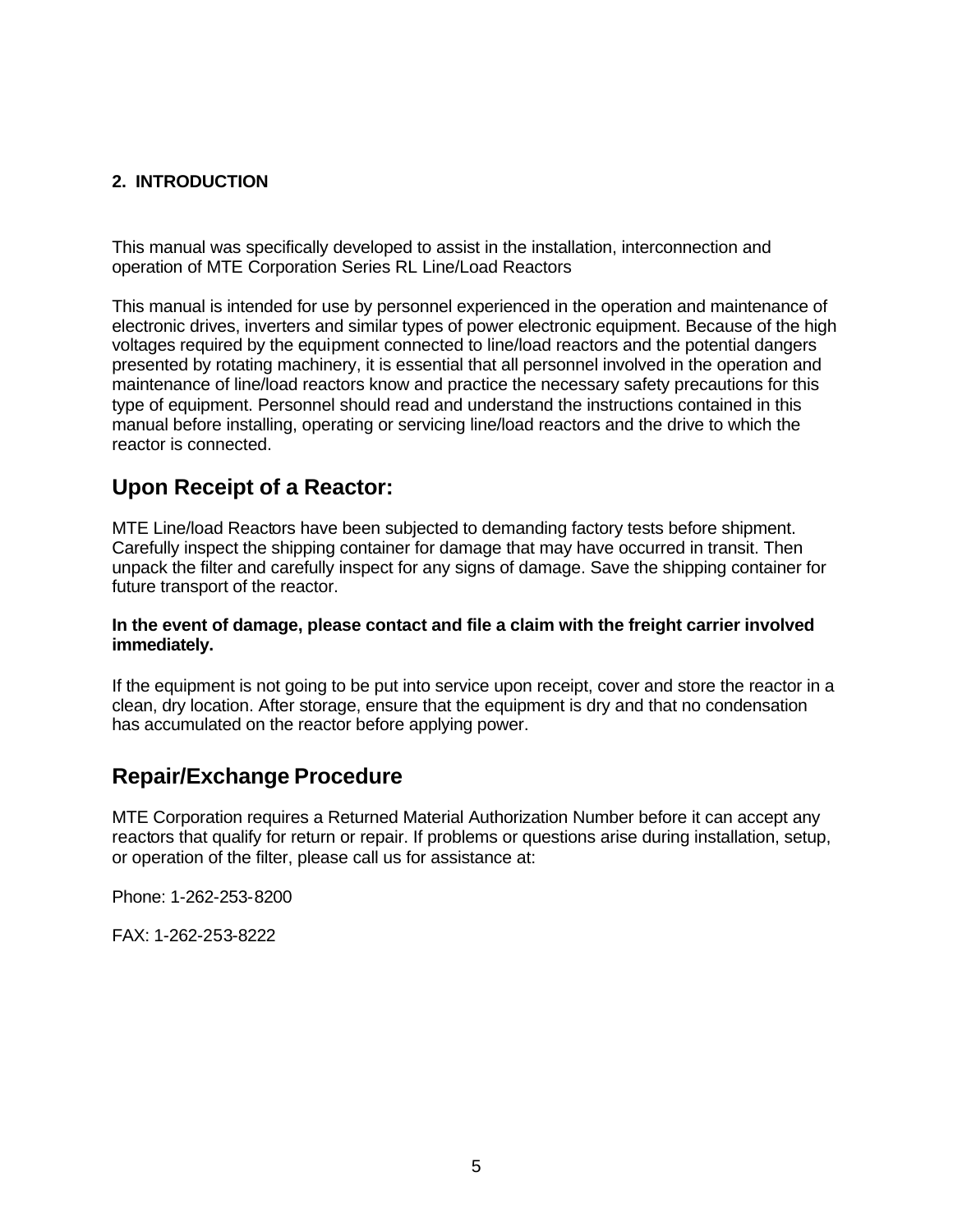#### **3. MODEL NUMBER CODES**

Standard RL Reactor model number codes are of the form RL-ABCDEF(GHI) with the number coded as outlined below.

| <b>Character</b> | <b>Description</b>                                                                                                                                                                                                                               | Code                                                               |  |  |
|------------------|--------------------------------------------------------------------------------------------------------------------------------------------------------------------------------------------------------------------------------------------------|--------------------------------------------------------------------|--|--|
|                  |                                                                                                                                                                                                                                                  |                                                                    |  |  |
| $RL -$           | Always for Harmonic Compensated<br>Line/Load Reactor                                                                                                                                                                                             |                                                                    |  |  |
| A,B,C,D          | Characters A, B, C, (D), designate the<br>Fundamental Current rating of the<br>Reactor using 2 leading zeros (up to 8<br>Amps), 1 leading zero (12 to 80 Amps),<br>no leading zeros (100 to 950 Amps),<br>and 4-th digit (1,000 Amps and higher) | Example: 080XX is an 80 Amp<br>Reactor                             |  |  |
| E                | Indicates mechanical configuration                                                                                                                                                                                                               | 0 Open<br>1 NEMA-1, Standard Cabinet<br>2 NEMA-1, Next Size Larger |  |  |
|                  |                                                                                                                                                                                                                                                  | Cabinet                                                            |  |  |
|                  |                                                                                                                                                                                                                                                  |                                                                    |  |  |
| F                | Designates the inductance, and<br>consequently, the % Impedance, Class<br>at 480 Volts                                                                                                                                                           |                                                                    |  |  |
|                  |                                                                                                                                                                                                                                                  |                                                                    |  |  |
| G.H,I            | <b>Modifications</b>                                                                                                                                                                                                                             | A Omit Center coil                                                 |  |  |
|                  |                                                                                                                                                                                                                                                  | <b>B_Terminal_Modifications</b>                                    |  |  |
|                  |                                                                                                                                                                                                                                                  | Sub. Black Paint for Blue<br>D<br>D1 Conformal Epoxy Coating       |  |  |
|                  |                                                                                                                                                                                                                                                  | <b>T_Temperature_Switches</b>                                      |  |  |
|                  |                                                                                                                                                                                                                                                  |                                                                    |  |  |
|                  |                                                                                                                                                                                                                                                  |                                                                    |  |  |
|                  |                                                                                                                                                                                                                                                  |                                                                    |  |  |
|                  |                                                                                                                                                                                                                                                  |                                                                    |  |  |

**Table 1 Model Number Codes**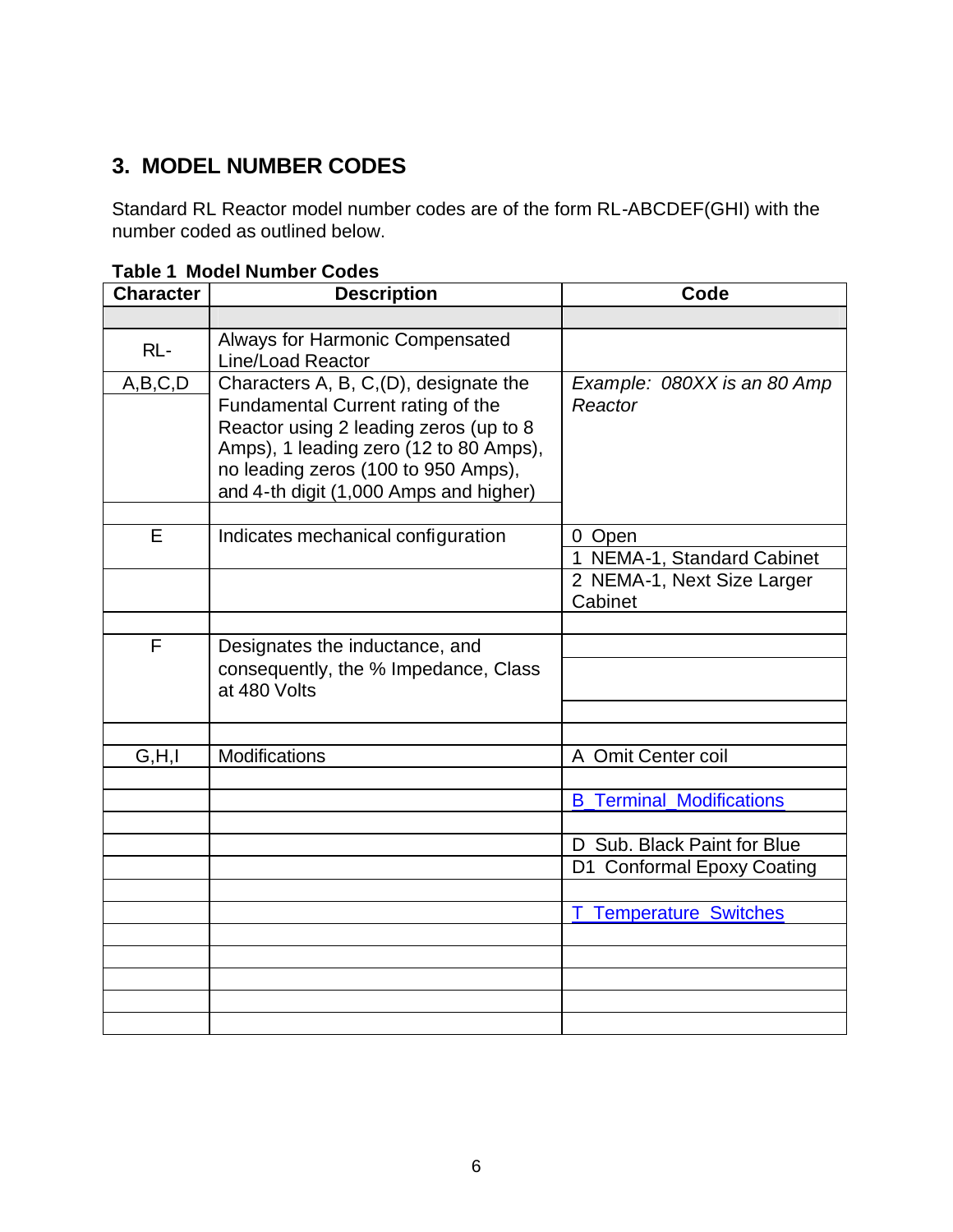#### **Terminal Modifications**

(available on RL-05501 thru RL-40003)



**"B1" Terminal Modification "B14" Terminal Modification**



 **"B8" Terminal Modification** (Available on RL-00201 thru RL-04503)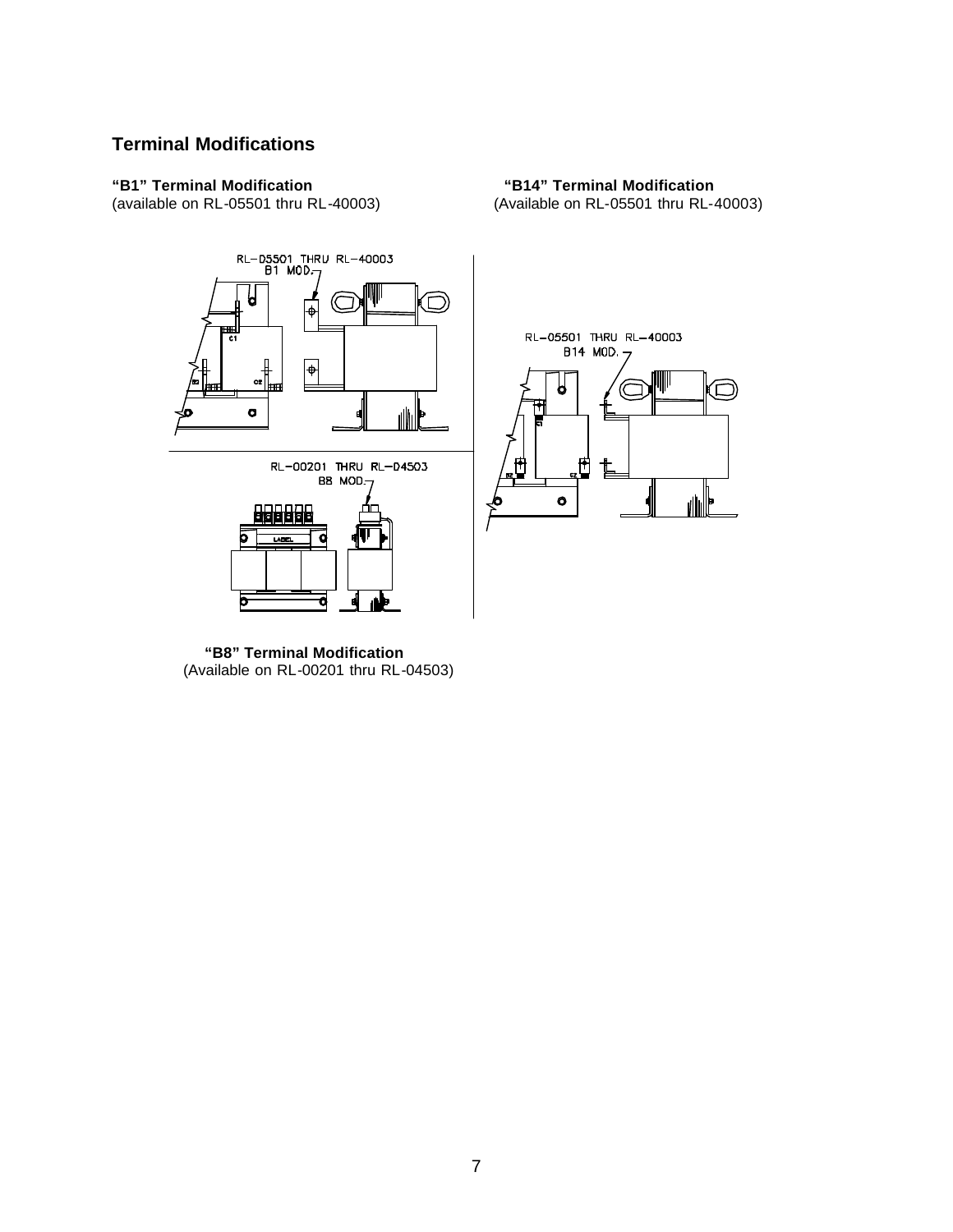#### **4. SPECIFICATIONS**

#### **AGENCY APPROVALS:**

**UL-508**, File E180243 Component Recognized (1 amp – 2400 amps) **UL-508,** File E180243 **UL Listed** Nema 1 units (1 amp – 2400 amps) **CSA C22.2,** File LR29753-13 CSA Certified (1 amp – 1200 amps) **Class H, 200 C,** File E66214, Type 180-36, UL Recognized Insulation System **CE** Marked Inductance Tolerance: + 10 % Current Rating: Refer to product nameplate Voltage Rating: Refer to product nameplate Dielectric Strength: 4000 Volts RMS, 5600 Volts Peak dv/dt Protection: 17,825 volts/microsecond Maximum Switching Frequency: 20 KHz Insulation System Class: H Maximum Ambient temperature: 45C Average Temperature Rise: 115C Altitude (See figure 3 for altitude derating curve): 3300 Ft. Max. Maximum Fundamental Frequency without derating: 60 Hz Color: Royal Blue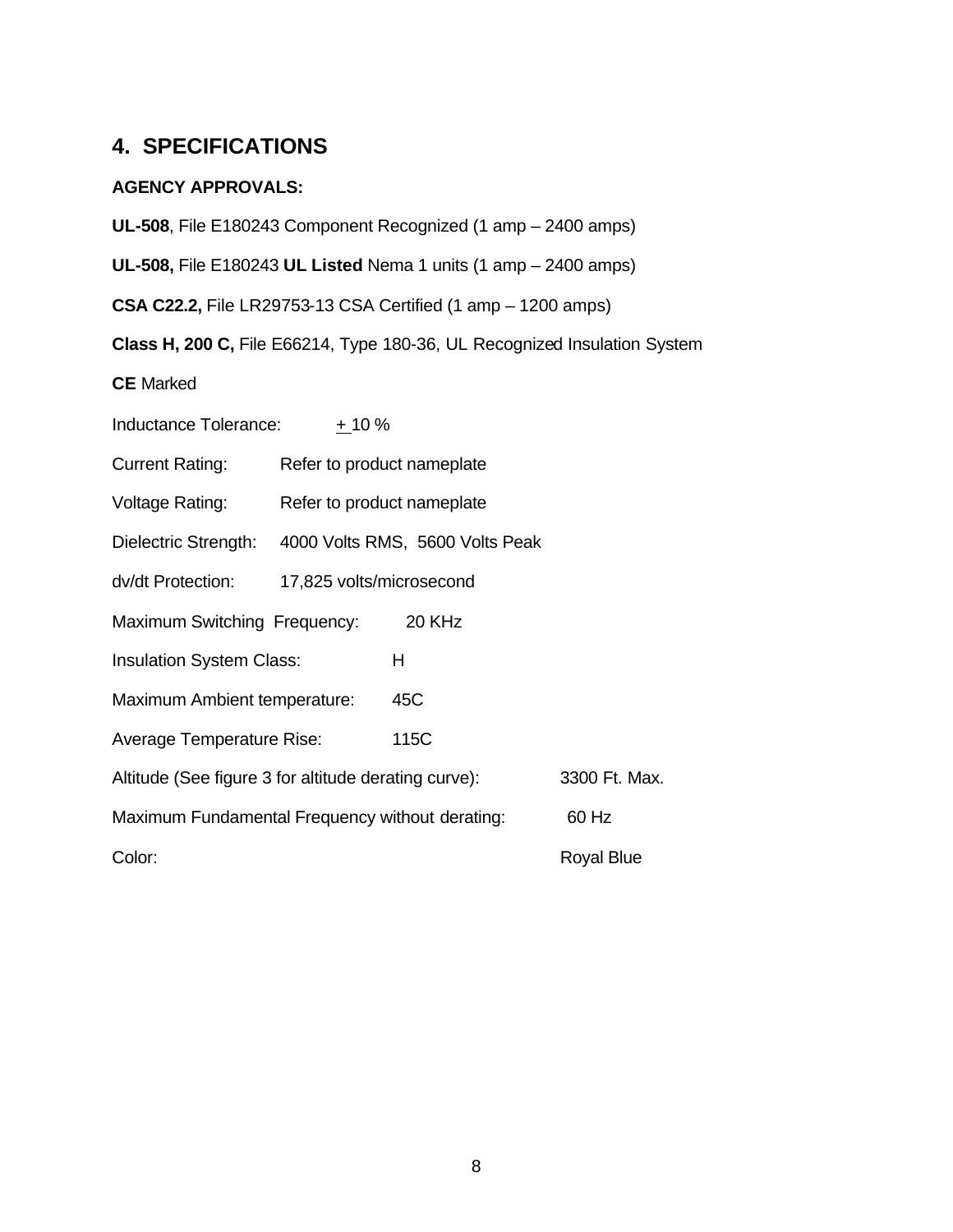**Figure 3. Altitude Derating Curve**



### **ALTITUDE DERATING**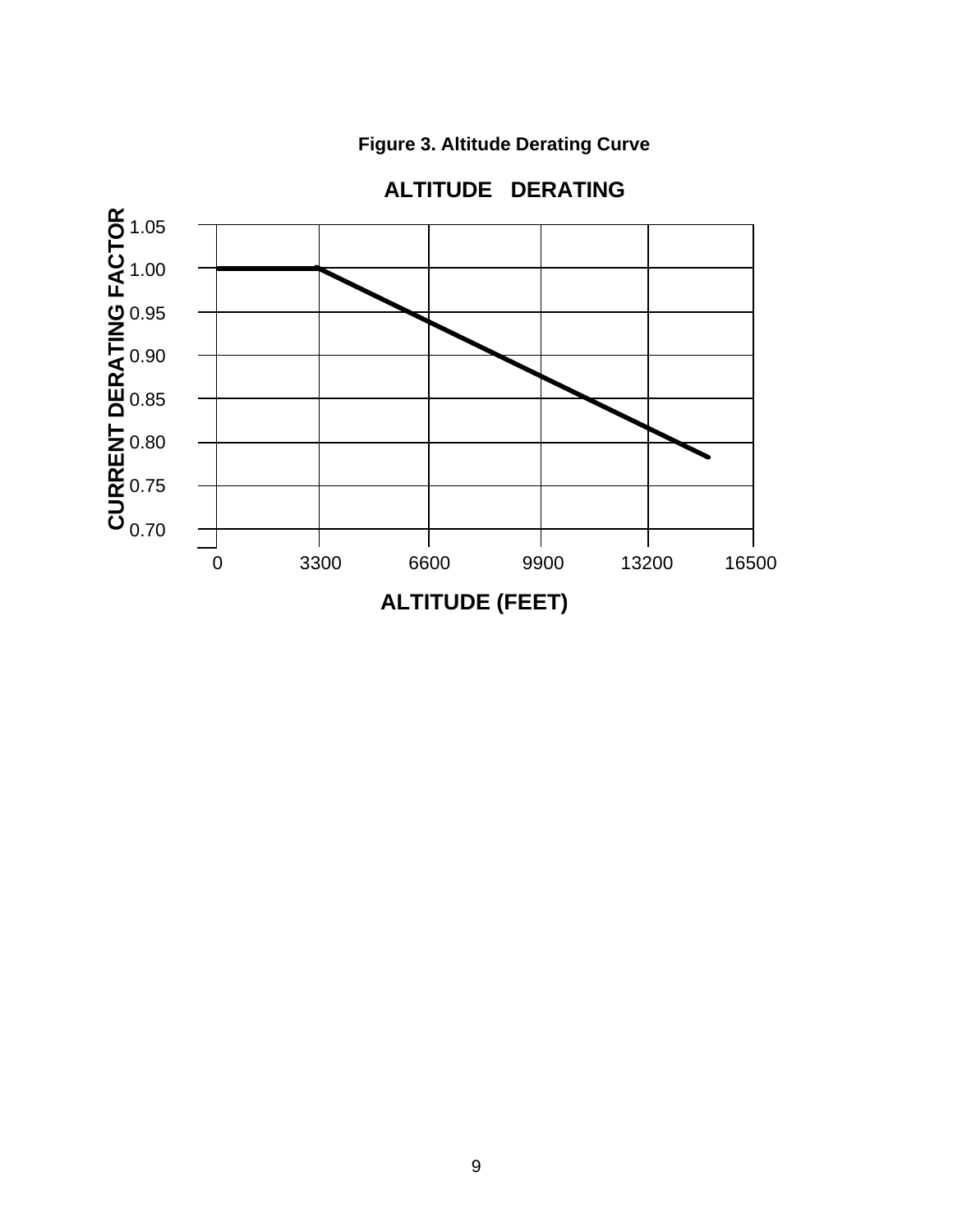#### **DIMENSIONS AND TECHNICAL DATA**





**Figure 1** 

|  | Figure |  |
|--|--------|--|
|--|--------|--|

| Dimensions and Technical Data - Open Type<br>Table 3 |      |                |                         |      |                  |                      |                                |                                      |                                                  |                                           |
|------------------------------------------------------|------|----------------|-------------------------|------|------------------|----------------------|--------------------------------|--------------------------------------|--------------------------------------------------|-------------------------------------------|
| CAT.<br>NO.<br>RL-                                   | Α    | в              | $\overline{\mathsf{c}}$ | D    | E                | MTG.<br><b>HOLES</b> | <b>TERMINAL</b><br><b>TYPE</b> | <b>WIRE</b><br><b>RANGE</b><br>(AWG) | <b>TERMINAL</b><br><b>TORQUE</b><br>$(in - lbs)$ | <b>Watts</b><br><b>Loss</b><br>at $(I_F)$ |
| 00101                                                | 4.15 | 4              | 2.98                    | 2.35 | 1.44             | $0.31 \times 0.56$   | <b>TERM. BLK</b>               | $22 - 14$                            | 4.5                                              | 14                                        |
| 00102                                                | 4.15 | 4              | 2.47                    | 1.85 | 1.44             | $0.31 \times 0.56$   | <b>TERM. BLK</b>               | $22 - 14$                            | 4.5                                              | 15                                        |
| 00103                                                | 4.15 | 4              | 2.47                    | 1.85 | 1.44             | $0.31 \times 0.56$   | <b>TERM. BLK</b>               | $22 - 14$                            | 4.5                                              | 12                                        |
| 00104                                                | 4.15 | 4              | 2.47                    | 1.85 | 1.44             | $0.31 \times 0.56$   | <b>TERM. BLK</b>               | $22 - 14$                            | 4.5                                              | 5                                         |
| 00201                                                | 4.15 | 4              | 2.62                    | 1.98 | 1.44             | $0.31 \times 0.56$   | <b>TERM. BLK</b>               | $22 - 14$                            | 4.5                                              | $\overline{8}$                            |
| 00202                                                | 4.15 | 4              | 2.62                    | 1.98 | 1.44             | $0.31 \times 0.56$   | <b>TERM. BLK</b>               | $22 - 14$                            | 4.5                                              | 12                                        |
| 00203                                                | 4.15 | 4              | 2.62                    | 1.98 | 1.44             | $0.31 \times 0.56$   | <b>TERM. BLK</b>               | $22 - 14$                            | 4.5                                              | 16                                        |
| 00204                                                | 4.15 | 4              | 2.37                    | 1.73 | 1.44             | $0.31 \times 0.56$   | <b>TERM. BLK</b>               | $22 - 14$                            | 4.5                                              | 11                                        |
| 00401                                                | 4.15 | 4              | 2.62                    | 1.98 | 1.44             | $0.31 \times 0.56$   | <b>TERM. BLK</b>               | $22 - 14$                            | 4.5                                              | 15                                        |
| 00402                                                | 4.15 | 4              | 2.62                    | 1.98 | 1.44             | $0.31 \times 0.56$   | <b>TERM. BLK</b>               | $22 - 14$                            | 4.5                                              | 20                                        |
| 00403                                                | 4.15 | 4              | 2.98                    | 2.35 | 1.44             | $0.31 \times 0.56$   | <b>TERM. BLK</b>               | $22 - 14$                            | 4.5                                              | 20                                        |
| 00404                                                | 4.15 | $\overline{4}$ | 3.24                    | 2.60 | 1.44             | $0.31 \times 0.56$   | <b>TERM. BLK</b>               | $22 - 14$                            | 4.5                                              | $\overline{21}$                           |
| 00801                                                | 5.75 | 4.62           | 2.87                    | 2.10 | 2.0              | $0.31 \times 0.62$   | <b>TERM. BLK</b>               | $22 - 5$                             | 16                                               | 20                                        |
| 00802                                                | 5.75 | 4.62           | 2.87                    | 2.10 | 2.0              | $0.31 \times 0.62$   | <b>TERM. BLK</b>               | $22 - 5$                             | 16                                               | 29                                        |
| 00803                                                | 5.75 | 4.87           | 3.22                    | 2.62 | 2.0              | $0.31 \times 0.62$   | <b>TERM. BLK</b>               | $22 - 5$                             | $\overline{16}$                                  | 26                                        |
| 00804                                                | 5.75 | 4.62           | 3.24                    | 2.48 | 2.0              | $0.31 \times 0.62$   | <b>TERM. BLK</b>               | $22 - 5$                             | 16                                               | 28                                        |
| 01201                                                | 5.75 | 4.87           | 3.12                    | 2.10 | 2.0              | $0.31 \times 0.62$   | <b>TERM. BLK</b>               | $22 - 5$                             | 16                                               | 26                                        |
| 01202                                                | 5.75 | 4.87           | 3.12                    | 2.10 | 2.0              | $0.31 \times 0.62$   | <b>TERM. BLK</b>               | $22 - 5$                             | 16                                               | 31                                        |
| 01203                                                | 5.75 | 4.87           | 3.74                    | 2.75 | $\overline{2.0}$ | $0.31 \times 0.62$   | <b>TERM. BLK</b>               | $22 - 5$                             | $\overline{16}$                                  | 41                                        |
| 01801                                                | 5.75 | 5.12           | 3.12                    | 2.10 | 2.0              | $0.31 \times 0.62$   | <b>TERM. BLK</b>               | $22 - 5$                             | 16                                               | 36                                        |
| 01802                                                | 5.75 | 5.12           | 3.37                    | 2.48 | 2.0              | $0.31 \times 0.62$   | <b>TERM. BLK</b>               | $22 - 5$                             | 16                                               | 43                                        |
| 01803                                                | 7.75 | 5.87           | 3.87                    | 2.60 | $\overline{3.0}$ | $0.38 \times 0.75$   | <b>TERM. BLK</b>               | $22 - 5$                             | 16                                               | 43                                        |
| 02501                                                | 7.0  | 5.87           | 3.30                    | 2.35 | $\overline{3.0}$ | $0.38 \times 0.75$   | <b>TERM. BLK</b>               | $22 - 5$                             | $\overline{16}$                                  | 48                                        |
| 02502                                                | 7.0  | 5.87           | 3.30                    | 2.35 | 3.0              | $0.38 \times 0.75$   | <b>TERM. BLK</b>               | $22 - 5$                             | 16                                               | 52                                        |
| 02503                                                | 7.0  | 5.62           | 4.12                    | 3.10 | 3.0              | $0.38 \times 0.75$   | <b>TERM. BLK</b>               | $22 - 5$                             | 16                                               | 61                                        |
| 03501                                                | 7.0  | 5.62           | 3.87                    | 2.60 | $\overline{3.0}$ | $0.38 \times 0.75$   | <b>TERM. BLK</b>               | $22 - 5$                             | 16                                               | 49                                        |
| 03502                                                | 7.0  | 5.62           | 3.87                    | 2.75 | $\overline{3.0}$ | $0.38 \times 0.75$   | <b>TERM. BLK</b>               | $22 - 5$                             | $\overline{16}$                                  | 54                                        |
| 03503                                                | 8.75 | 7.37           | 3.62                    | 3.16 | 3.0              | $0.38 \times 0.75$   | <b>TERM. BLK</b>               | $18 - 4$                             | 20                                               | 54                                        |
| 04501                                                | 8.75 | 7.22           | 3.62                    | 3.16 | 3.0              | $0.38 \times 0.75$   | <b>TERM. BLK</b>               | $18 - 4$                             | 20                                               | 54                                        |
| 04502                                                | 8.75 | 7.22           | 3.62                    | 3.16 | $\overline{3.0}$ | $0.38 \times 0.75$   | <b>TERM. BLK</b>               | $18 - 4$                             | 20                                               | 62                                        |
| 04503                                                | 8.75 | 7.12           | 5.17                    | 3.66 | $\overline{3.0}$ | $0.38 \times 0.75$   | <b>TERM. BLK</b>               | $18 - 4$                             | 20                                               | 65                                        |
| 05501                                                | 8.75 | 7.12           | 4.87                    | 3.16 | 3.0              | $0.38 \times 0.75$   | <b>BOX LUG*</b>                | $6 - 0$                              | $6-4(45)$ & 2-<br>0(50)                          | 64                                        |
| 05502                                                | 8.75 | 6.87           | 4.87                    | 3.16 | 3.0              | $0.38 \times 0.75$   | <b>BOX LUG*</b>                | $6 - 0$                              | $6-4(45)$ & 2-<br>0(50)                          | 67                                        |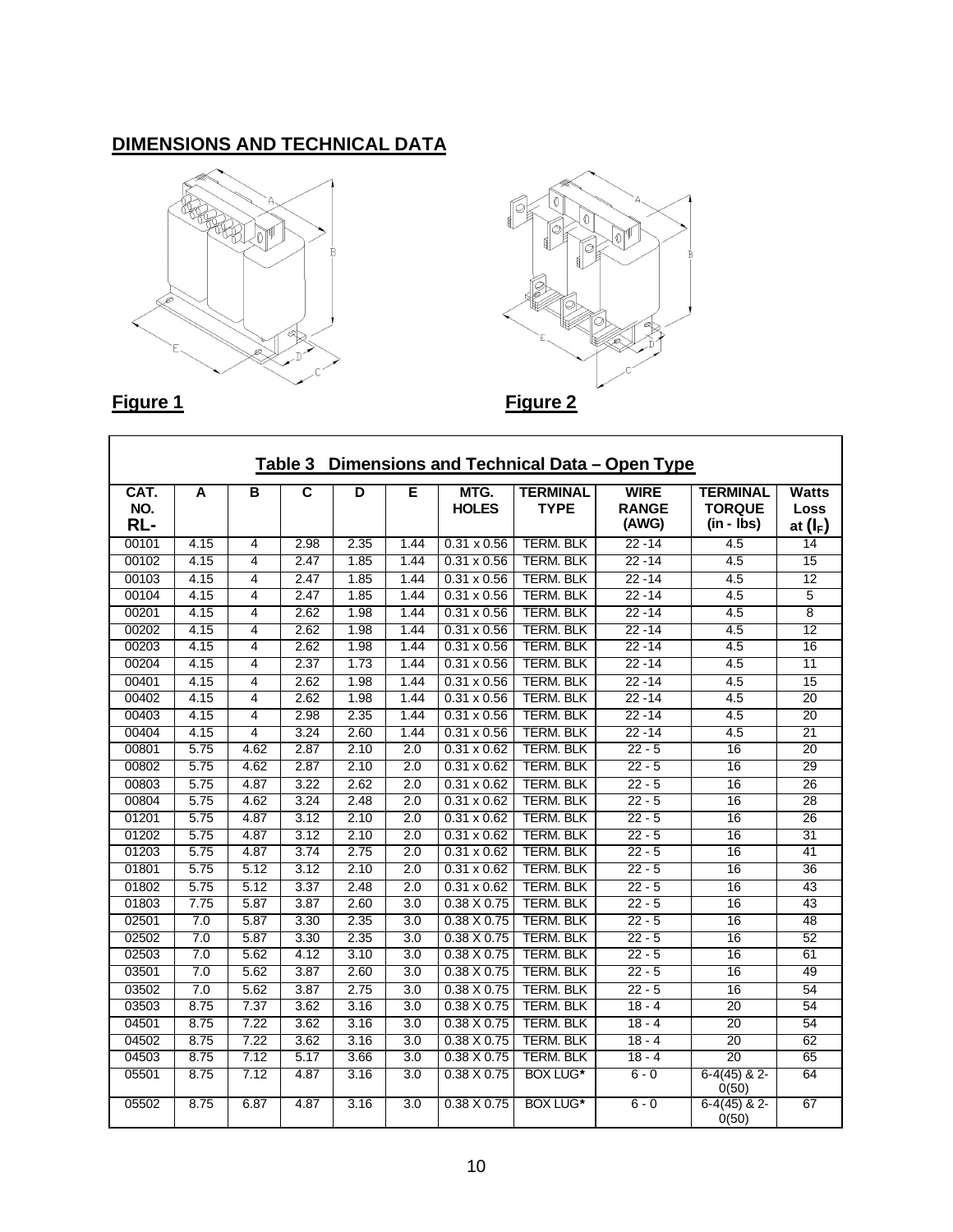| Dimensions and Technical Data - Open Type<br>Table 3 |       |       |                         |      |                  |                      |                                |                                      |                                                  |                                       |
|------------------------------------------------------|-------|-------|-------------------------|------|------------------|----------------------|--------------------------------|--------------------------------------|--------------------------------------------------|---------------------------------------|
| CAT.<br>NO.<br>RL-                                   | A     | B     | $\overline{\mathsf{c}}$ | D    | Е                | MTG.<br><b>HOLES</b> | <b>TERMINAL</b><br><b>TYPE</b> | <b>WIRE</b><br><b>RANGE</b><br>(AWG) | <b>TERMINAL</b><br><b>TORQUE</b><br>$(in - lbs)$ | Watts<br>Loss<br>at (I <sub>F</sub> ) |
| 05503                                                | 8.75  | 6.87  | 5.62                    | 3.91 | $\overline{3.0}$ | $0.38 \times 0.75$   | <b>BOX LUG*</b>                | $6 - 0$                              | $6-4(45)$ & 2-<br>0(50)                          | 71                                    |
| 08001                                                | 10.42 | 8.37  | 5.87                    | 3.47 | 3.63             | $0.38 \times 0.75$   | <b>BOX LUG*</b>                | $6 - 0$                              | $6-4(45)$ & 2-<br>0(50)                          | 82                                    |
| 08002                                                | 10.42 | 8.37  | 6.12                    | 3.47 | 3.63             | $0.38 \times 0.75$   | <b>BOX LUG*</b>                | $6 - 0$                              | $6-4(45)$ & 2-<br>0(50)                          | 86                                    |
| 08003                                                | 10.42 | 8.37  | 6.37                    | 4.16 | 3.63             | $0.38 \times 0.75$   | <b>BOX LUG*</b>                | $6 - 0$                              | $6-4(45)$ & 2-<br>0(50)                          | 96                                    |
| 10001                                                | 10.62 | 8.37  | 6.62                    | 3.46 | 3.63             | $0.38 \times 0.75$   | <b>BOX LUG*</b>                | $6 - 0$                              | $6-4(45)$ & 2-<br>0(50)                          | 94                                    |
| 10002                                                | 10.62 | 8.37  | 6.25                    | 3.66 | 3.63             | $0.38 \times 0.75$   | <b>BOX LUG*</b>                | $6 - 0$                              | $6-4(45)$ & 2-<br>0(50)                          | 84                                    |
| 10003                                                | 10.62 | 8.37  | 7.24                    | 4.16 | 3.63             | $0.38 \times 0.75$   | <b>BOX LUG*</b>                | $6 - 0$                              | $6-4(45)$ & 2-<br>0(50)                          | 108                                   |
| 13001                                                | 8.62  | 6.91  | 6.00                    | 3.16 | $\overline{3.0}$ | $0.38 \times 0.75$   | <b>BOX LUG*</b>                | $2 - 0000$                           |                                                  | 108                                   |
| 13002                                                | 10.42 | 8.37  | 6.37                    | 3.66 | 3.63             | $0.38 \times 0.75$   | <b>BOX LUG*</b>                | $2 - 0000$                           |                                                  | 180                                   |
| 13003                                                | 10.87 | 8.37  | 8.12                    | 4.16 | 3.63             | $0.38 \times 0.75$   | <b>BOX LUG*</b>                | $2 - 0000$                           |                                                  | 128                                   |
| 16001                                                | 10.42 | 8.37  | 6.37                    | 3.16 | 3.63             | $0.38 \times 0.75$   | <b>BOX LUG*</b>                | $2 - 0000$                           | $2 - 1 = 150$                                    | 116                                   |
| 16002                                                | 10.62 | 8.37  | 6.62                    | 3.47 | 3.63             | $0.38 \times 0.75$   | <b>BOX LUG*</b>                | $2 - 0000$                           | $1/0 - 2/0 = 180$                                | 149                                   |
| 16003                                                | 10.87 | 8.37  | 8.62                    | 4.66 | 3.63             | $0.38 \times 0.75$   | <b>BOX LUG*</b>                | $2 - 0000$                           | $3/0 - 4/0 = 250$                                | 138                                   |
| 20001                                                | 10.42 | 8.37  | 6.87                    | 4.16 | 3.63             | $0.38 \times 0.75$   | <b>BOX LUG*</b>                | $2 - 0000$                           |                                                  | 124                                   |
| 20002                                                | 11.12 | 8.37  | 7.87                    | 4.41 | 3.63             | $0.38 \times 0.75$   | <b>BOX LUG*</b>                | $2 - 0000$                           |                                                  | 168                                   |
| 20003                                                | 11.12 | 8.37  | 9.62                    | 5.91 | 3.63             | $0.38 \times 0.75$   | <b>BOX LUG*</b>                | $2 - 0000$                           |                                                  | 146                                   |
| 25001                                                | 10.62 | 8.37  | 9.12                    | 4.16 | 3.63             | $0.38 \times 0.75$   | <b>BOX LUG*</b>                | 00-500 MCM                           |                                                  | 154                                   |
| 25002                                                | 14.50 | 11.06 | 9.75                    | 5.16 | 4.60             | 0.562 DIA.           | <b>BOX LUG*</b>                | 00-500 MCM                           | $00=180$                                         | 231                                   |
| 25003                                                | 14.00 | 11.06 | 10.75                   | 5.82 | 4.60             | 0.562 DIA.           | <b>BOX LUG*</b>                | 00-500 MCM                           | $000 - 0000 =$<br>250                            | 219                                   |
| 32001                                                | 14.50 | 11.06 | 14.00                   | 5.16 | 4.60             | 0.562 DIA.           | <b>BOX LUG*</b>                | 00-500 MCM                           | 250-350 MCM<br>$= 325$                           | 224                                   |
| 32002                                                | 14.25 | 11.06 | 10.50                   | 5.88 | 4.60             | 0.562 DIA.           | <b>BOX LUG*</b>                | 00-500 MCM                           | $500$ MCM $=$<br>375                             | 264                                   |
| 32003                                                | 14.50 | 11.06 | 11.50                   | 7.13 | 4.60             | 0.562 DIA.           | <b>BOX LUG*</b>                | 00-500 MCM                           |                                                  | 351                                   |
| 40001                                                | 13.90 | 11.06 | 9.50                    | 5.16 | 4.60             | 0.562 DIA.           | <b>BOX LUG*</b>                | 00-500 MCM                           |                                                  | 231                                   |
| 40002                                                | 15.0  | 11.06 | 11.60                   | 6.76 | 4.60             | 0.562 DIA.           | <b>BOX LUG*</b>                | 00-500 MCM                           |                                                  | 333                                   |
| 40003                                                | 15.0  | 11.06 | 14.00                   | 7.26 | 4.60             | 0.562 DIA.           | <b>BOX LUG*</b>                | 00-500 MCM                           |                                                  | 293                                   |
| 50001                                                | 15.0  | 11.06 | 10.00                   | 5.50 | 4.60             | 0.562 DIA.           | <b>COPPER</b><br>TAB           | 0.656 HOLE                           |                                                  | 266                                   |
| 50002                                                | 15.0  | 11.31 | 12.00                   | 6.76 | 4.60             | 0.562 DIA.           | <b>COPPER</b><br>TAB           | 0.656 HOLE                           |                                                  | 340                                   |
| 50003                                                | 15.0  | 11.06 | 14.25                   | 9.76 | 4.60             | 0.562 DIA.           | <b>COPPER</b><br>TAB           | 0.656 HOLE                           |                                                  | 422                                   |
| 60001                                                | 15.0  | 11.31 | 12.50                   | 5.26 | 4.60             | 0.562 DIA.           | <b>COPPER</b><br>TAB           | 0.656 HOLE                           |                                                  | 307                                   |
| 60002                                                | 15.0  | 11.06 | 12.50                   | 8.00 | 4.60             | 0.562 DIA.           | <b>COPPER</b><br>TAB           | 0.656 HOLE                           |                                                  | 414                                   |
| 60003                                                | 15.0  | 11.06 | 15.00                   | 9.26 | 4.60             | 0.562 DIA.           | <b>COPPER</b><br>TAB           | 0.656 HOLE                           |                                                  | 406                                   |
| 75001                                                | 20.50 | 16.31 | 11.00                   | 6.63 | 7.20             | 0.562 DIA.           | <b>COPPER</b><br>TAB           | 0.656 HOLE                           |                                                  | 427                                   |
| 75002                                                | 21.50 | 16.31 | 13.50                   | 8.01 | 7.20             | 0.562 DIA.           | <b>COPPER</b><br>TAB           | 0.656 HOLE                           |                                                  | 630                                   |
| 75003                                                | 21.50 | 16.56 | 15.00                   | 9.51 | 7.20             | 0.562 DIA.           | <b>COPPER</b><br>TAB           | 0.656 HOLE                           |                                                  | 552                                   |

#### **DIMENSIONS AND TECHNICAL DATA (continued)**

( \* ) ONLY 1 (one) Wire per Box Lug.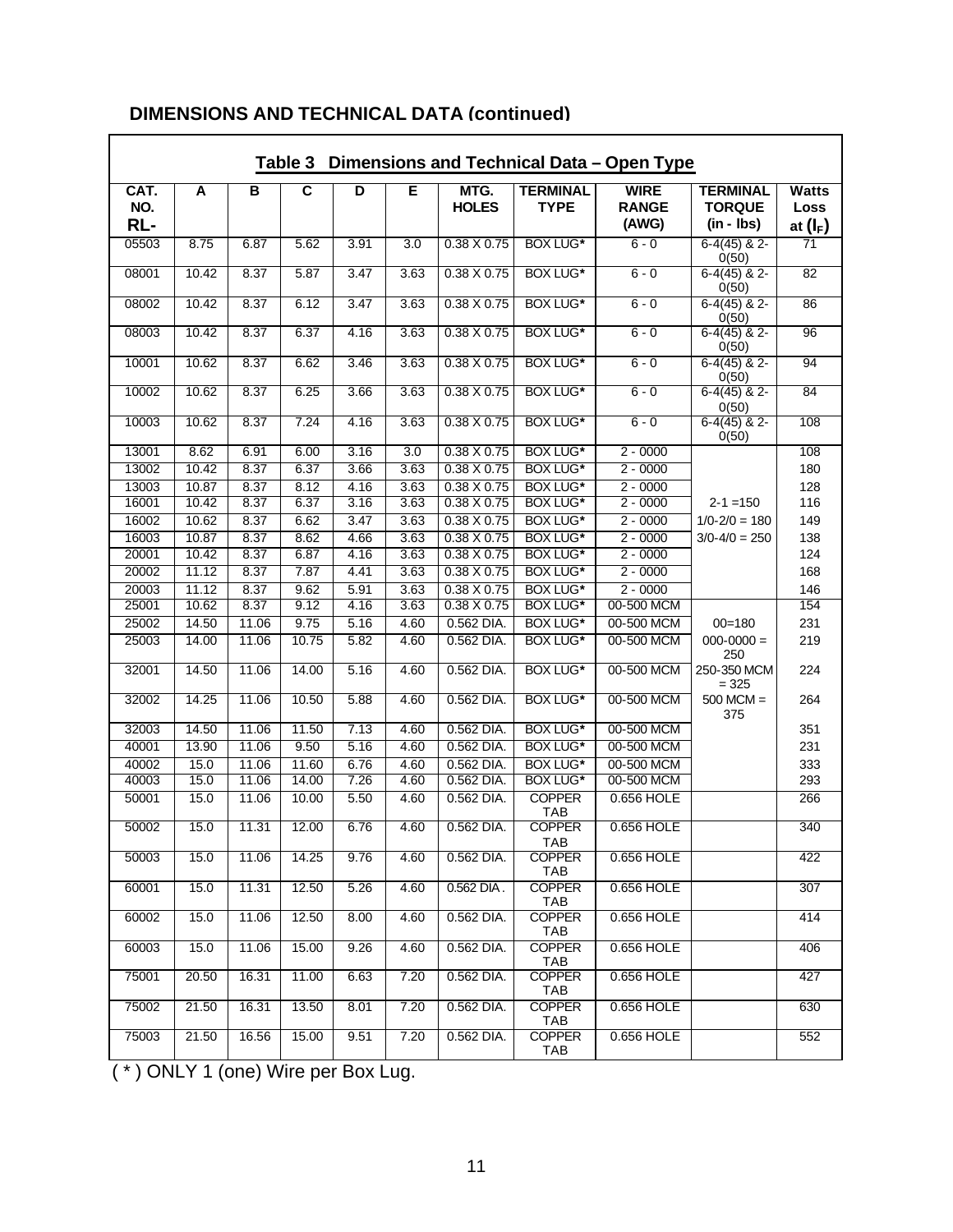| Table 3<br>Dimensions and Technical Data – Open Type |      |                 |                         |       |      |                      |                                |                                      |                                                  |                             |
|------------------------------------------------------|------|-----------------|-------------------------|-------|------|----------------------|--------------------------------|--------------------------------------|--------------------------------------------------|-----------------------------|
| CAT.<br>NO.<br>RL-                                   | A    | B               | $\overline{\mathbf{c}}$ | D     | Έ    | MTG.<br><b>HOLES</b> | <b>TERMINAL</b><br><b>TYPE</b> | <b>WIRE</b><br><b>RANGE</b><br>(AWG) | <b>TERMINAL</b><br><b>TORQUE</b><br>$(in - lbs)$ | Watts<br>Loss<br>at $(I_F)$ |
| 85001                                                | 22.5 | $\overline{17}$ | $\overline{12}$         | 7.60  | 7.20 | 0.562 DIA.           | <b>COPPER TAB</b>              | $2 \times 0.656$<br><b>HOLES</b>     |                                                  | 800                         |
| 85002                                                | 22.5 | $\overline{17}$ | $\overline{15}$         | 8.00  | 7.20 | 0.562 DIA.           | <b>COPPER TAB</b>              | $2 \times 0.656$<br><b>HOLES</b>     |                                                  | 930                         |
| 85003                                                | 22.5 | 17              | 18                      | 9.00  | 7.20 | 0.562 DIA.           | <b>COPPER TAB</b>              | $2 \times 0.656$<br><b>HOLES</b>     |                                                  | 1133                        |
| 90001                                                | 22.5 | 17              | 15                      |       | 7.20 | 0.562 DIA.           | <b>COPPER TAB</b>              | $2 \times 0.656$<br><b>HOLES</b>     |                                                  | 900                         |
| 90002                                                | 22.5 | 17              | 15                      | 8.26  | 7.20 | 0.562 DIA.           | <b>COPPER TAB</b>              | $2 \times 0.656$<br><b>HOLES</b>     |                                                  | 1025                        |
| 90003                                                | 22.5 | 17              | $\overline{18}$         | 11.07 | 7.20 | 0.562 DIA.           | <b>COPPER TAB</b>              | $2 \times 0.656$<br><b>HOLES</b>     |                                                  | 1350                        |
| 100001                                               | 22.5 | 17              | 14.5                    | 7.26  | 7.20 | 0.562 DIA.           | <b>COPPER TAB</b>              | $2 \times 0.656$<br><b>HOLES</b>     |                                                  | 940                         |
| 100002                                               | 22.5 | 17              | $\overline{14}$         | 8.50  | 7.20 | 0.562 DIA.           | <b>COPPER TAB</b>              | $2 \times 0.656$<br><b>HOLES</b>     |                                                  | 1090                        |
| 100003                                               | 22.5 | 17              | 15                      | 10.76 | 7.20 | 0.562 DIA.           | <b>COPPER TAB</b>              | $2 \times 0.656$<br><b>HOLES</b>     |                                                  | 1500                        |
| 120001                                               | 22.5 | $\overline{17}$ | $\overline{15}$         | 11.00 | 7.20 | 0.562 DIA.           | <b>COPPER TAB</b>              | $2 \times 0.656$<br><b>HOLES</b>     |                                                  | 980                         |
| 120002                                               | 22.5 | 17              | $\overline{18}$         | 10.76 | 7.20 | 0.562 DIA.           | <b>COPPER TAB</b>              | $2 \times 0.656$<br><b>HOLES</b>     |                                                  | 1130                        |
| 120003                                               | 22.5 | $\overline{17}$ | $\overline{18}$         | 11.00 | 7.20 | 0.562 DIA.           | <b>COPPER TAB</b>              | $2 \times 0.656$<br><b>HOLES</b>     |                                                  | 1550                        |
| 140001                                               | 22.5 | 17              | 22                      | 11.00 | 7.20 | 0.562 DIA.           | <b>COPPER TAB</b>              | $2 \times 0.656$<br><b>HOLES</b>     |                                                  | 1200                        |
| 140002                                               | 22.5 | 17              | $\overline{22}$         | 11.00 | 7.20 | 0.562 DIA.           | <b>COPPER TAB</b>              | $2 \times 0.656$<br><b>HOLES</b>     |                                                  | 1525                        |
| 140003                                               | 22.5 | 17              | $\overline{22}$         | 11.00 | 7.20 | 0.562 DIA.           | <b>COPPER TAB</b>              | $2 \times 0.656$<br><b>HOLES</b>     |                                                  | 1680                        |
| 150001                                               | 22.5 | $\overline{17}$ | 22                      | 11.00 | 7.20 | 0.562 DIA.           | <b>COPPER TAB</b>              | $2 \times 0.656$<br><b>HOLES</b>     |                                                  | 1435                        |
| 150002                                               | 22.5 | $\overline{17}$ | $\overline{22}$         | 11.00 | 7.20 | 0.562 DIA.           | <b>COPPER TAB</b>              | $2 \times 0.656$<br><b>HOLES</b>     |                                                  | 1675                        |
| 150003                                               | 22.5 | 17              | $\overline{22}$         | 11.00 | 7.20 | 0.562 DIA.           | <b>COPPER TAB</b>              | $2 \times 0.656$<br><b>HOLES</b>     |                                                  | 1815                        |

#### **DIMENSIONS AND TECHNICAL DATA (Continued)**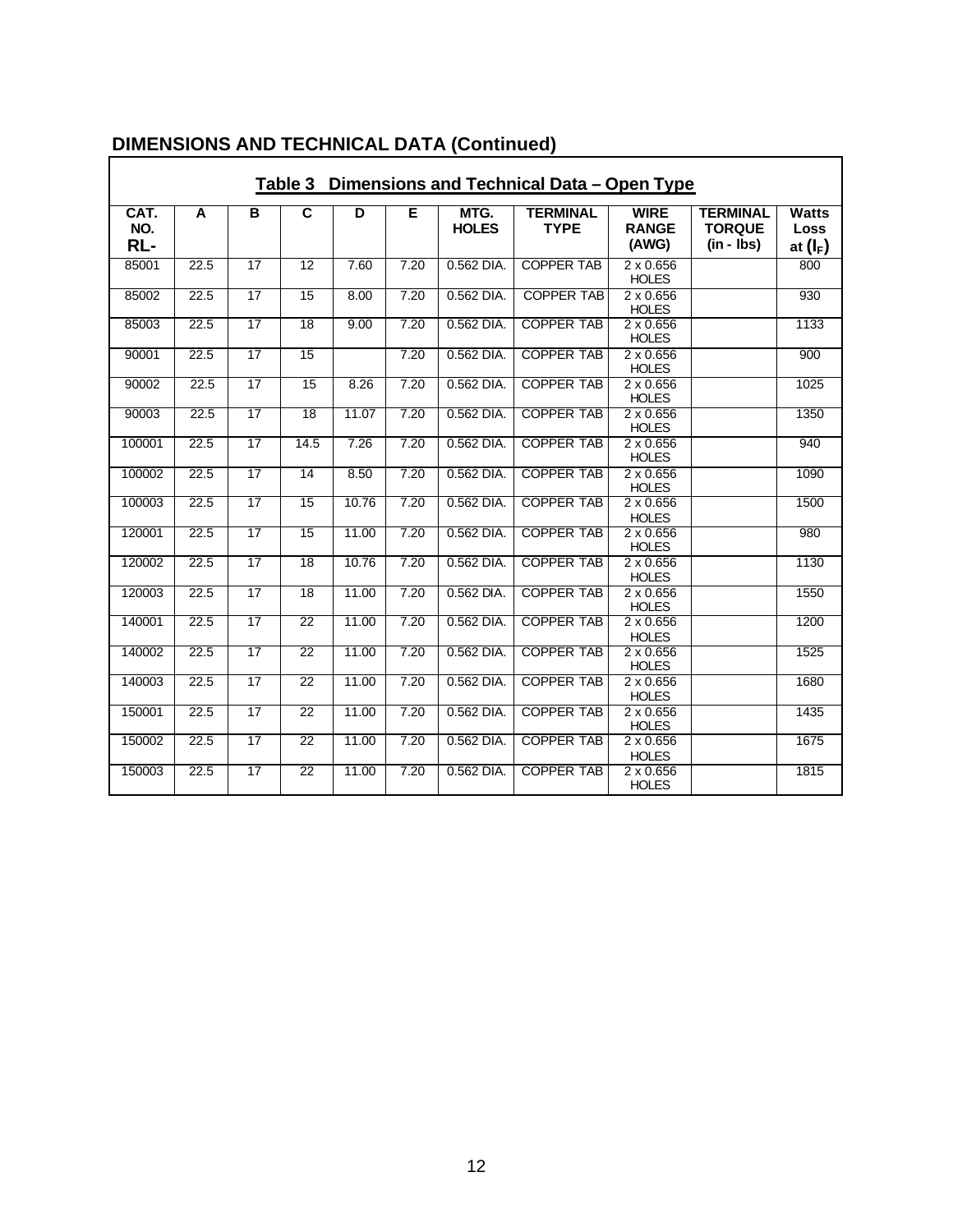

#### **Dimensions and Technical Data – Nema 1**

 $E -$ 

 $-F'$  (4) MTG HOLES

 $\mathbf{D}$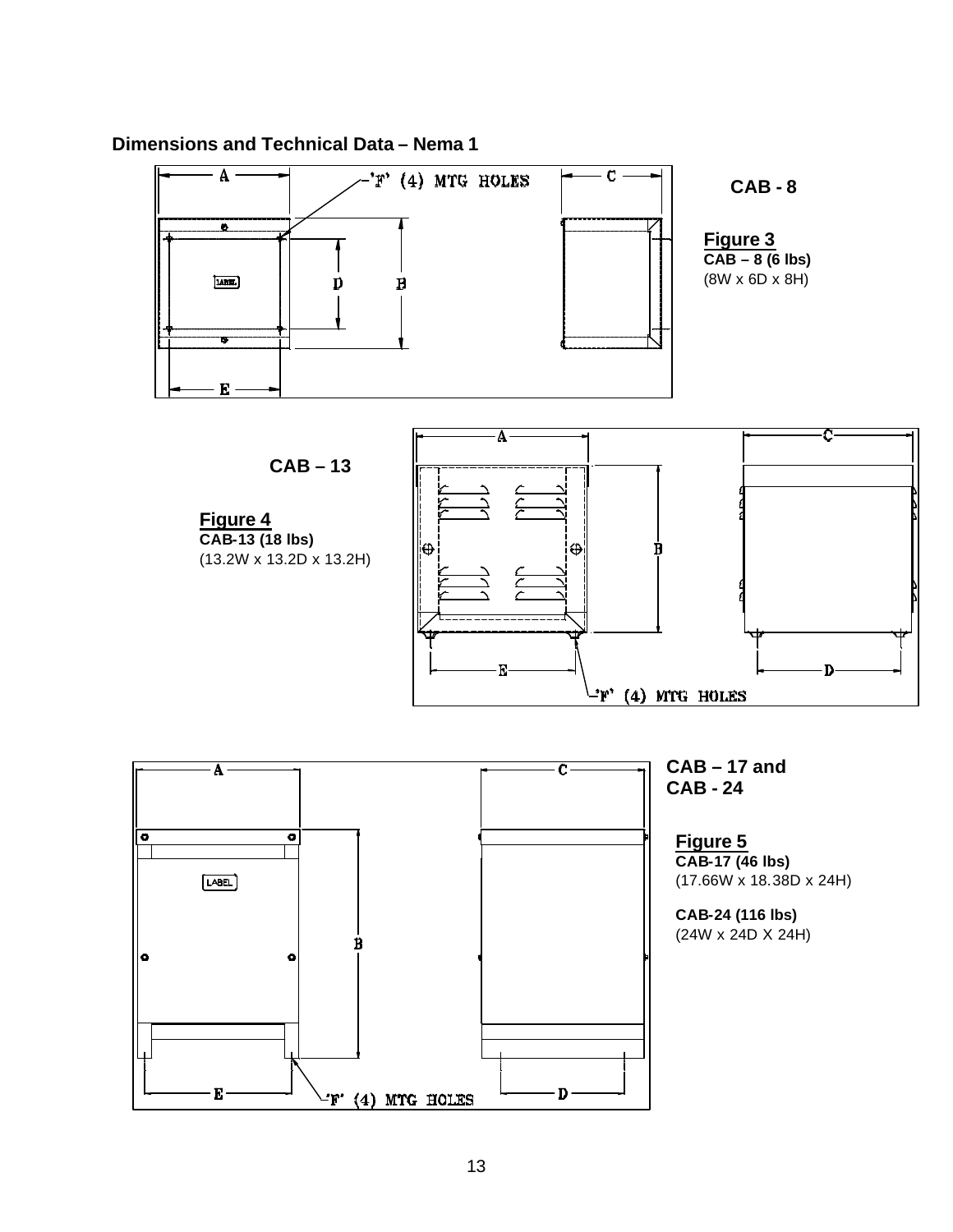#### **Dimensions and Technical Data – Nema 1**



**CAB-36 and CAB-54**

**Figure 6 CAB – 36 (180 lbs)** (36W x 26D x 42H)

**CAB-54 (240lbs)** (54W x 26D x 42H)

**Table 4 Dimensions – Nema Type 1**

| Catalog       | Width         | Depth         | Height        | Weight        | <b>Cabinet</b>          |
|---------------|---------------|---------------|---------------|---------------|-------------------------|
| <b>Number</b> | <b>Inches</b> | <b>Inches</b> | <b>Inches</b> | <b>Pounds</b> | Fig. No.                |
| RL-00211      | 8             | 8             | 8             | 11            | 3                       |
| RL-00212      | 8             | 8             | 8             | 11            | 3                       |
| RL-00213      | 8             | 8             | 8             | 11            | 3                       |
| RL-00214      | 8             | 8             | 8             | 11            | 3                       |
| RL-00411      | 8             | 8             | 8             | 11            | 3                       |
| RL-00412      | 8             | 8             | 8             | 11            | 3                       |
| RL-00413      | 8             | 8             | 8             | 12            | 3                       |
| RL-00414      | 8             | 8             | 8             | 13            | 3                       |
| RL-00811      | 8             | 8             | 8             | 14            | 3                       |
| RL-00812      | 8             | 8             | 8             | 15            | 3                       |
| RL-00813      | 8             | 8             | 8             | 18            | 3                       |
| RL-00814      | 8             | 8             | 8             | 20            | 3                       |
| RL-01211      | 8             | 8             | 8             | 16            | 3                       |
| RL-01212      | 8             | 8             | 8             | 17            | 3                       |
| RL-01213      | 8             | 8             | 8             | 25            | 3                       |
| RL-01811      | 8             | 8             | 8             | 16            | 3                       |
| RL-01812      | 8             | 8             | 8             | 19            | 3                       |
| RL-01813      | 13.2          | 13.2          | 13.2          | 47            | $\overline{\mathbf{4}}$ |
| RL-02511      | 13.2          | 13.2          | 13.2          | 42            | 4                       |
| RL-02512      | 13.2          | 13.2          | 13.2          | 45            | 4                       |
| RL-02513      | 13.2          | 13.2          | 13.2          | 49            | $\overline{\mathbf{4}}$ |
| RL-03511      | 13.2          | 13.2          | 13.2          | 45            | $\overline{4}$          |
| RL-03512      | 13.2          | 13.2          | 13.2          | 47            | $\overline{\mathbf{4}}$ |
| RL-03513      | 13.2          | 13.2          | 13.2          | 61            | $\overline{4}$          |
| RL-04511      | 13.2          | 13.2          | 13.2          | 54            | $\overline{4}$          |
| RL-04512      | 13.2          | 13.2          | 13.2          | 59            | $\overline{4}$          |
| RL-04513      | 13.2          | 13.2          | 13.2          | 70            | $\overline{\mathbf{4}}$ |

For terminal data and watts loss, refer to open type reactor data on pages 10-12.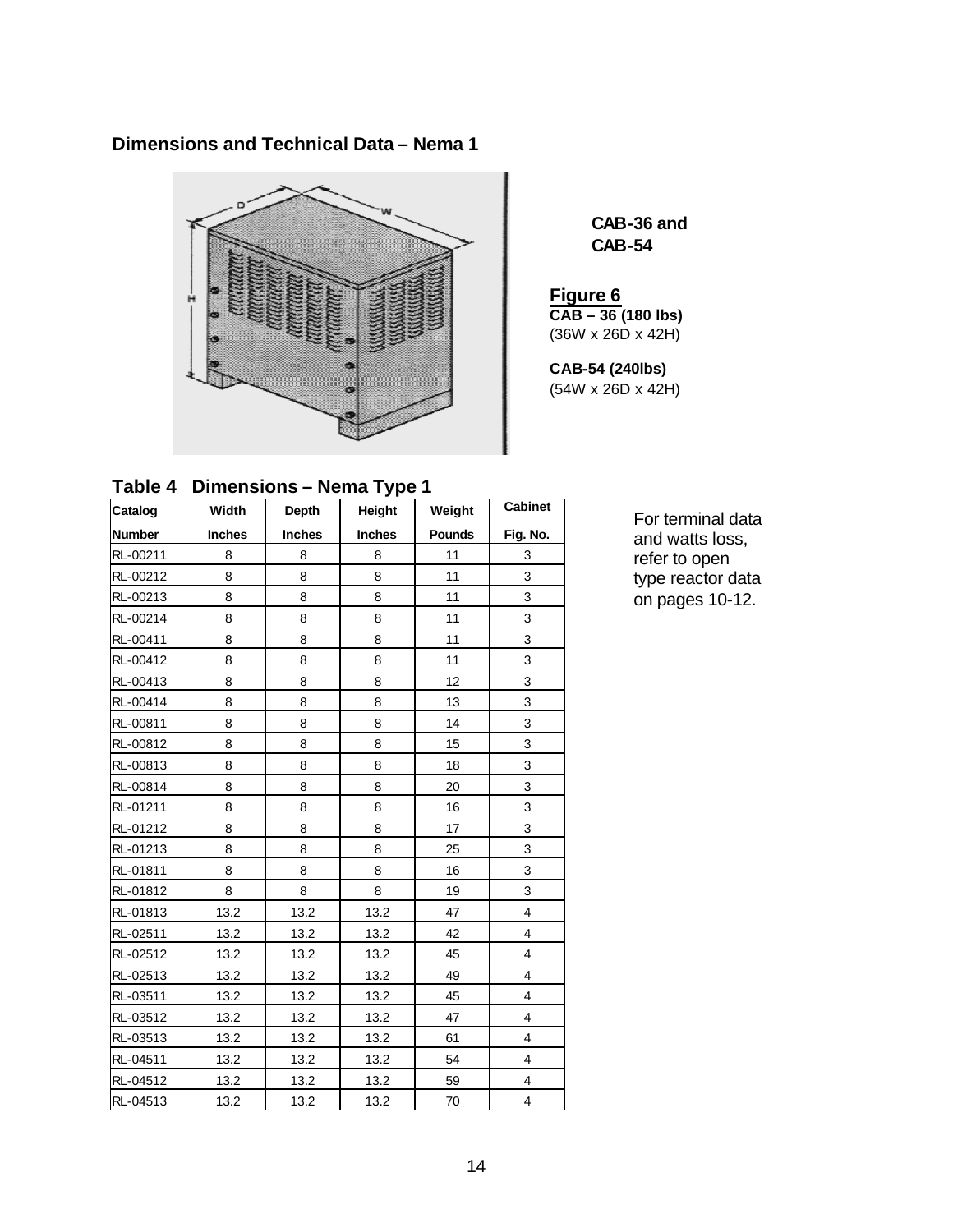| Catalog       | Width         | Depth         | Height        | Weight        | <b>Cabinet</b>          |
|---------------|---------------|---------------|---------------|---------------|-------------------------|
| <b>Number</b> | <b>Inches</b> | <b>Inches</b> | <b>Inches</b> | <b>Pounds</b> | Fig. No.                |
| RL-05511      | 13.2          | 13.2          | 13.2          | 55            | 4                       |
| RL-05512      | 13.2          | 13.2          | 13.2          | 58            | $\overline{\mathbf{4}}$ |
| RL-05513      | 13.2          | 13.2          | 13.2          | 72            | 4                       |
| RL-08011      | 13.2          | 13.2          | 13.2          | 74            | 4                       |
| RL-08012      | 13.2          | 13.2          | 13.2          | 82            | 4                       |
| RL-08013      | 13.2          | 13.2          | 13.2          | 86            | 4                       |
| RL-10011      | 13.2          | 13.2          | 13.2          | 78            | 4                       |
| RL-10012      | 13.2          | 13.2          | 13.2          | 86            | 4                       |
| RL-10013      | 13.2          | 13.2          | 13.2          | 105           | 4                       |
| RL-13011      | 13.2          | 13.2          | 13.2          | 60            | 4                       |
| RL-13012      | 13.2          | 13.2          | 13.2          | 88            | $\overline{\mathbf{4}}$ |
| RL-13013      | 13.2          | 13.2          | 13.2          | 95            | 4                       |
| RL-16011      | 13.2          | 13.2          | 13.2          | 71            | 4                       |
| RL-16012      | 13.2          | 13.2          | 13.2          | 81            | 4                       |
| RL-16013      | 13.2          | 13.2          | 13.2          | 98            | 4                       |
| RL-20011      | 13.2          | 13.2          | 13.2          | 79            | 4                       |
| RL-20012      | 13.2          | 13.2          | 13.2          | 98            | 4                       |
| RL-20013      | 13.2          | 13.2          | 13.2          | 131           | 4                       |
| RL-25011      | 13.2          | 13.2          | 13.2          | 99            | 4                       |
| RL-25012      | 17            | 17            | 24            | 151           | 5                       |
| RL-25013      | 17            | 17            | 24            | 185           | 5                       |
| RL-32011      | 17            | 17            | 24            | 155           | 5                       |
| RL-32012      | 17            | 17            | 24            | 170           | 5                       |
| RL-32013      | 17            | 17            | 24            | 235           | 5                       |
| RL-40011      | 17            | 17            | 24            | 145           | 5                       |
| RL-40012      | 17            | 17            | 24            | 200           | 5                       |
| RL-40013      | 17            | 17            | 24            | 245           | 5                       |
| RL-50011      | 17            | 17            | 24            | 165           | 5                       |
| RL-50012      | 17            | 17            | 24            | 225           | 5                       |
| RL-50013      | 17            | 17            | 24            | 335           | 5                       |
| RL-60011      | 17            | 17            | 24            | 205           | 5                       |
| RL-60012      | 17            | 17            | 24            | 255           | 5                       |
| RL-60013      | 17            | 17            | 24            | 335           | 5                       |

#### **Table 4 Dimensions – Nema Type 1 (continued)**

For terminal data and watts loss, refer to open type reactor data on pages 10-12.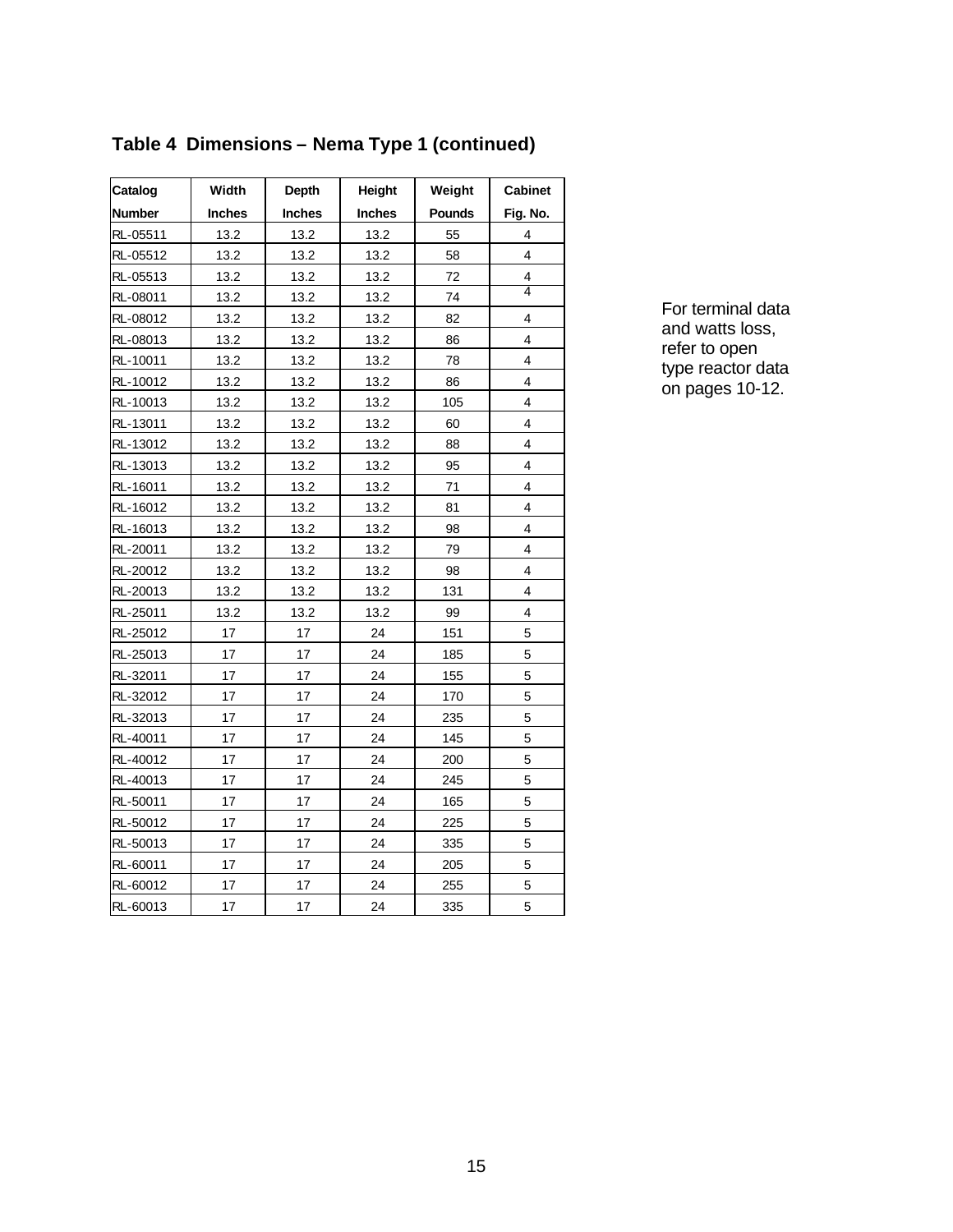| Catalog       | Width         | <b>Depth</b>  | <b>Height</b> | Weight        | <b>Cabinet</b> |
|---------------|---------------|---------------|---------------|---------------|----------------|
| <b>Number</b> | <b>Inches</b> | <b>Inches</b> | <b>Inches</b> | <b>Pounds</b> | Fig. No.       |
| RL-75011      | 24            | 24            | 30            | 283           | 5              |
| RL-75012      | 24            | 24            | 30            | 393           | 5              |
| RL-75013      | 24            | 24            | 30            | 483           | $\overline{5}$ |
| RL-85011      | 24            | 24            | 30            | 500           | 5              |
| RL-85012      | 24            | 24            | 30            | 560           | 5              |
| RL-85013      | 24            | 24            | 30            | 640           | 5              |
| RL-90011      | 36            | 26            | 42            | 500           | 6              |
| RL-90012      | 36            | 26            | 42            | 580           | 6              |
| RL-90013      | 36            | 26            | 42            | 740           | 6              |
| RL-100011     | 36            | 26            | 42            | 500           | 6              |
| RL-100012     | 36            | 26            | 42            | 600           | 6              |
| RL-100013     | 36            | 26            | 42            | 805           | 6              |
| RL-120011     | 36            | 26            | 42            | 605           | 6              |
| RL-120012     | 36            | 26            | 42            | 725           | 6              |
| RL-120013     | 36            | 26            | 42            | 880           | 6              |
| RL-140011     | 36            | 26            | 42            | 680           | 6              |
| RL-140012     | 36            | 26            | 42            | 810           | 6              |
| RL-140013     | 36            | 26            | 42            | 1030          | 6              |
| RL-150011     | 36            | 26            | 42            | 815           | 6              |
| RL-150012     | 36            | 26            | 42            | 855           | 6              |
| RL-150013     | 36            | 26            | 42            | 1080          | 6              |

#### **Table 4 Dimensions – Nema Type 1 (continued)**

For terminal data and watts loss, refer to open type reactor data on pages 10-12.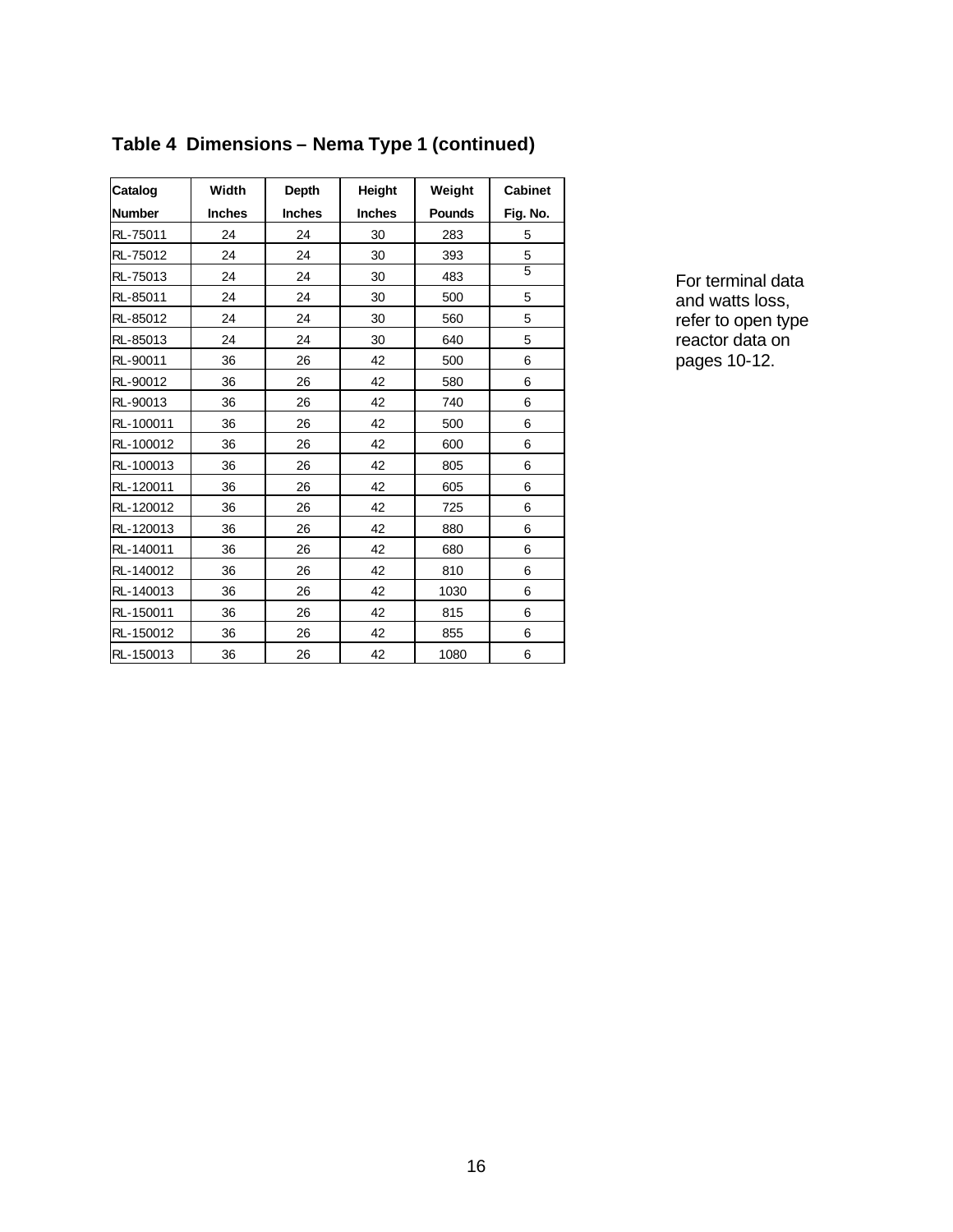### **5. INSTALLATION INSTRUCTIONS**

#### **Open Line/Load Reactor Installation**

MTE line/load reactors are available in open construction and in NEMA 1 enclosures. Open reactors are designed for mounting within an appropriate electrical equipment enclosure. Reactors rated 300 amperes RMS and under are designed for mounting in both a vertical and horizontal position. Larger reactors must be mounted in a horizontal position typically on the floor of the enclosure. Include the power dissipation of the reactor along with all the other components located in the enclosure to determine the internal temperature rise and cooling requirements of the enclosure.

Reactors may be located in any region of the enclosure where the ambient temperature does not exceed 45 degrees C. Allow a minimum side clearances of four (4) inches and vertical clearances of six (6) inches for proper heat dissipation and access. Do not locate the reactor next to resistors or any other component with operating surface temperatures above 125 degree C.

Select a well ventilated, dust-free area away from direct sunlight, rain or moisture. Do not install in or near a corrosive environment. Avoid locations where the reactor will be subjected to excessive vibrations.

#### **NEMA 1 Enclosed Line/Load Reactor Installation**

MTE line/load reactors mounted in enclosures with part number, CAB-8, are designed for wall mounting. All other enclosures are designed for floor mounting.

#### **WARNING**

#### **MTE NEMA 1 enclosures designed for floor mounting must be mounted with the enclosure base horizontal for proper ventilation. Wall mounting a floor mounted enclosure with the base against the wall will cause the reactor to over heat resulting in equipment damage.**

Allow a minimum side, front, and back clearances of twelve (12) inches and vertical clearances of eighteen (18) inches for proper heat dissipation and access. Do not locate the enclosure next to resistors or any other component with operating surface temperatures above 125 degree C.

Select a well ventilated, dust-free area away from direct sunlight, rain or moisture where the ambient temperature does not exceed 40 degrees C.

Do not install in or near a corrosive environment.

Avoid locations where the reactor will be subjected to excessive vibrations.

Where desirable, enclosures may be mounted on vibration isolating pads to reduce audible noise. Standard vibration control pads made from neoprene or natural rubber and selected for the weight of the enclosed reactor are effective.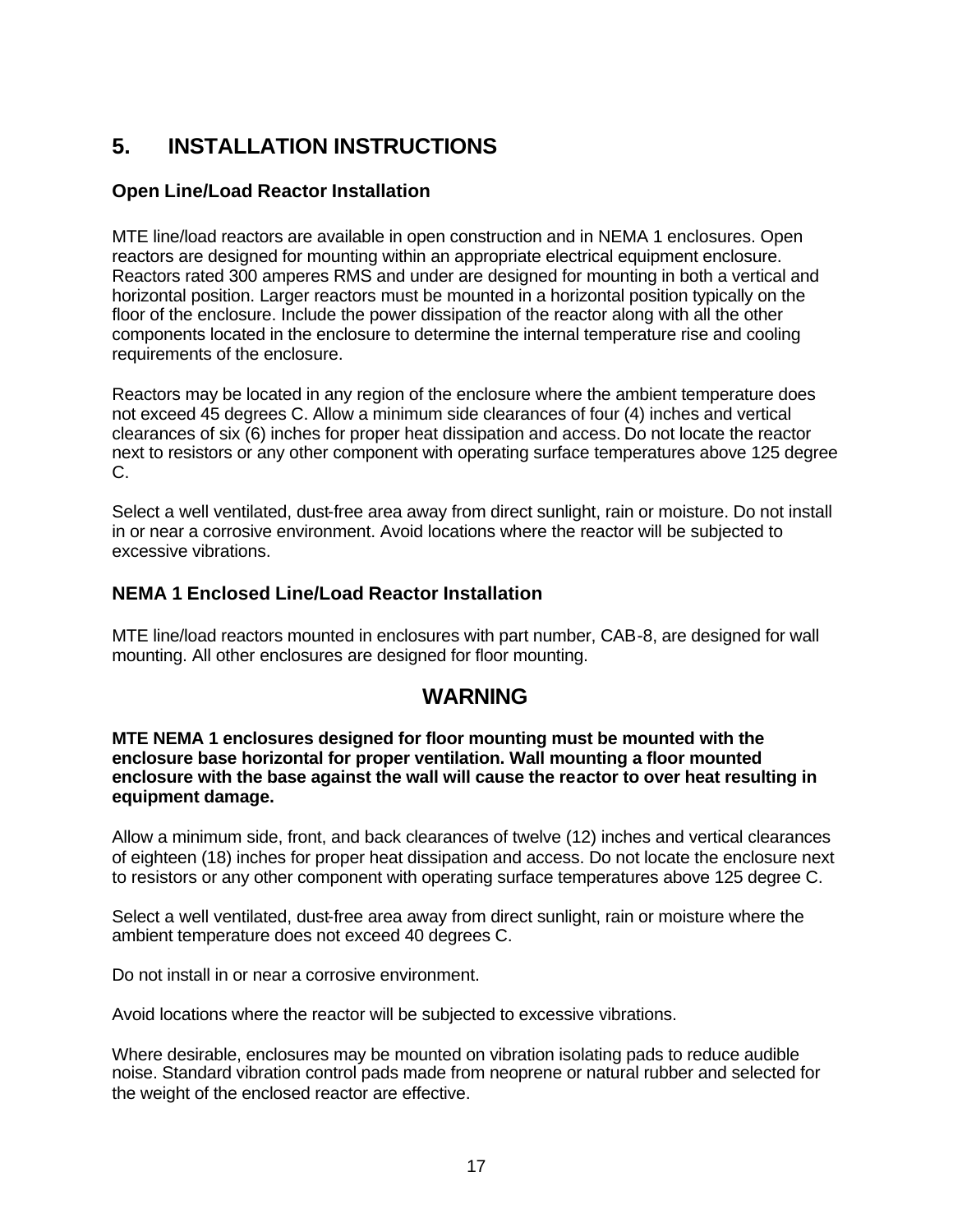#### **Power Wiring Connection**

#### **WARNING**

#### **Input and output power wiring to the reactor should be performed by authorized personnel in accordance with the NEC and all local electrical codes and regulations.**

Verify that the power source to which the reactor is to be connected is in agreement with the nameplate data on the reactor. A fused disconnect switch or circuit breaker should be installed between the reactor and its source of power in accordance with the requirements of the NEC and all local electrical codes and regulations. Refer to the drive, inverter, or other electrical equipment user manual for selection of the correct fuse rating and class.

The reactor is suitable for use on a circuit capable of delivering not more than 65,000 rms symmetrical amperes at 480 volts when protected by Bussman type JJS, KTK, KTK-R, SPP or T class fuses.

Reactor are designed for use with copper conductors with a minimum temperature rating of 75 degrees C. Table 2 lists the wire range and terminal torque requirements for the power input and output connections by reactor part number.

Refer to Figure 4 for typical electrical diagrams describing the application of reactors in both line and load applications. For reactors supplied as a component part of a drive system or a component part of power electronic apparatus follow the interconnection diagram supplied by the System Engineer.

Where desirable, a flexible conduit connection to the reactor enclosure should be made to reduce audible noise.

#### **WARNING**

**Failure to connect reactors supplied as a component part of a drive system or other power electronic system according to the system interconnection diagram supplied by the System Engineer will result in equipment damage, injury, or death.** 

#### **WARNING**

**If a line reactor or a line reactor and a load reactor are used with a drive equipped with a bypass circuit, the reactors must be removed from the motor circuit in the bypass mode. Damage to the motor and other equipment will result if this warning is not observed.**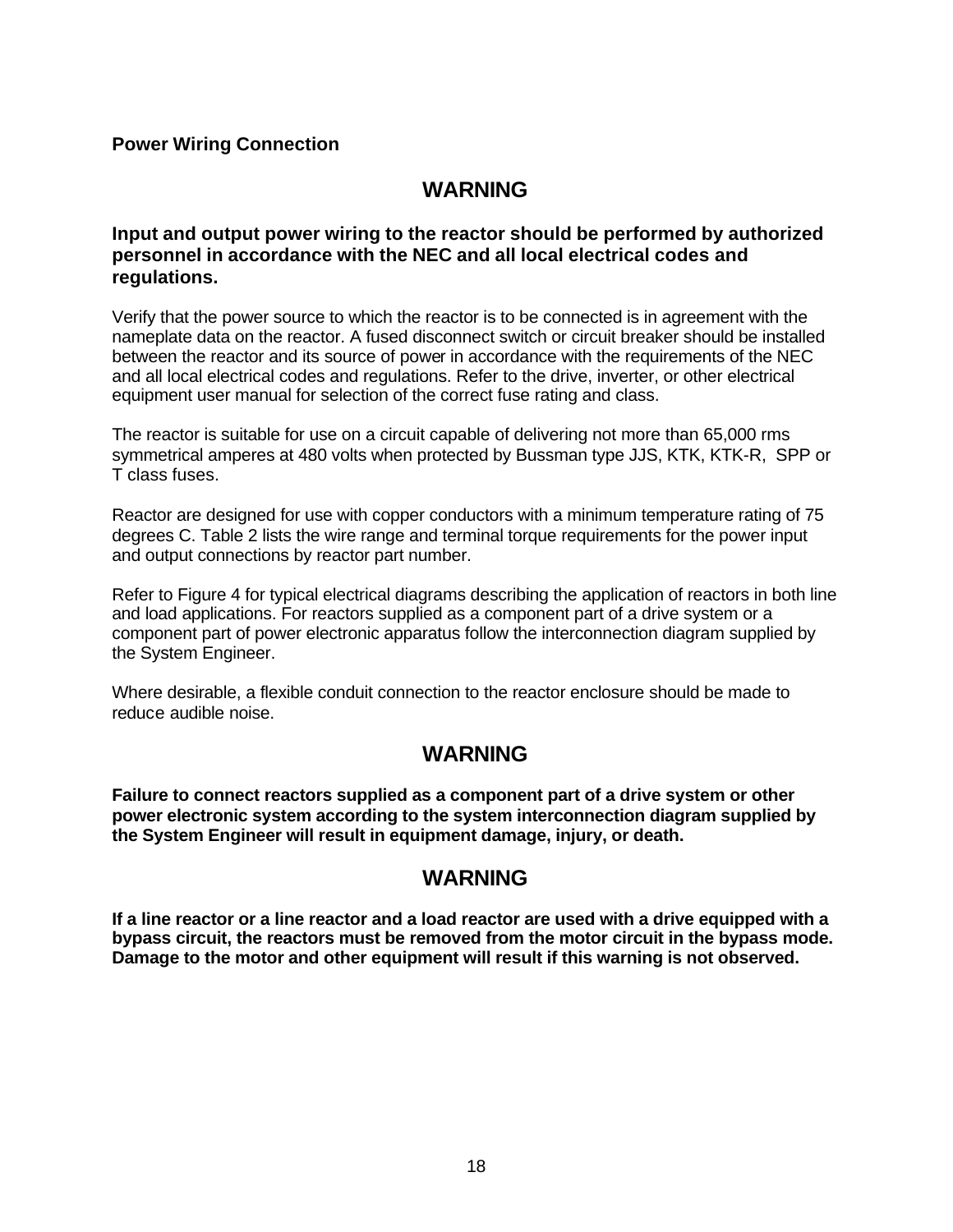#### **Grounding**

A stud is provided on enclosed reactors for grounding the enclosure. The enclosure must be grounded. Open reactors must be grounded at the designated grounding terminal or the reactor mounting holes if no designated grounding terminal is provided.

#### **WARNING**

**The frame of line/load reactors must be grounded at the designated grounding terminal or one of the reactor mounting holes if no designated grounding terminal is provided. The enclosure of reactors supplied in enclosures must be grounded. INJURY OR DEATH MAY RESULT IF SAFETY PRECAUTIONS ARE NOT OBSERVED.**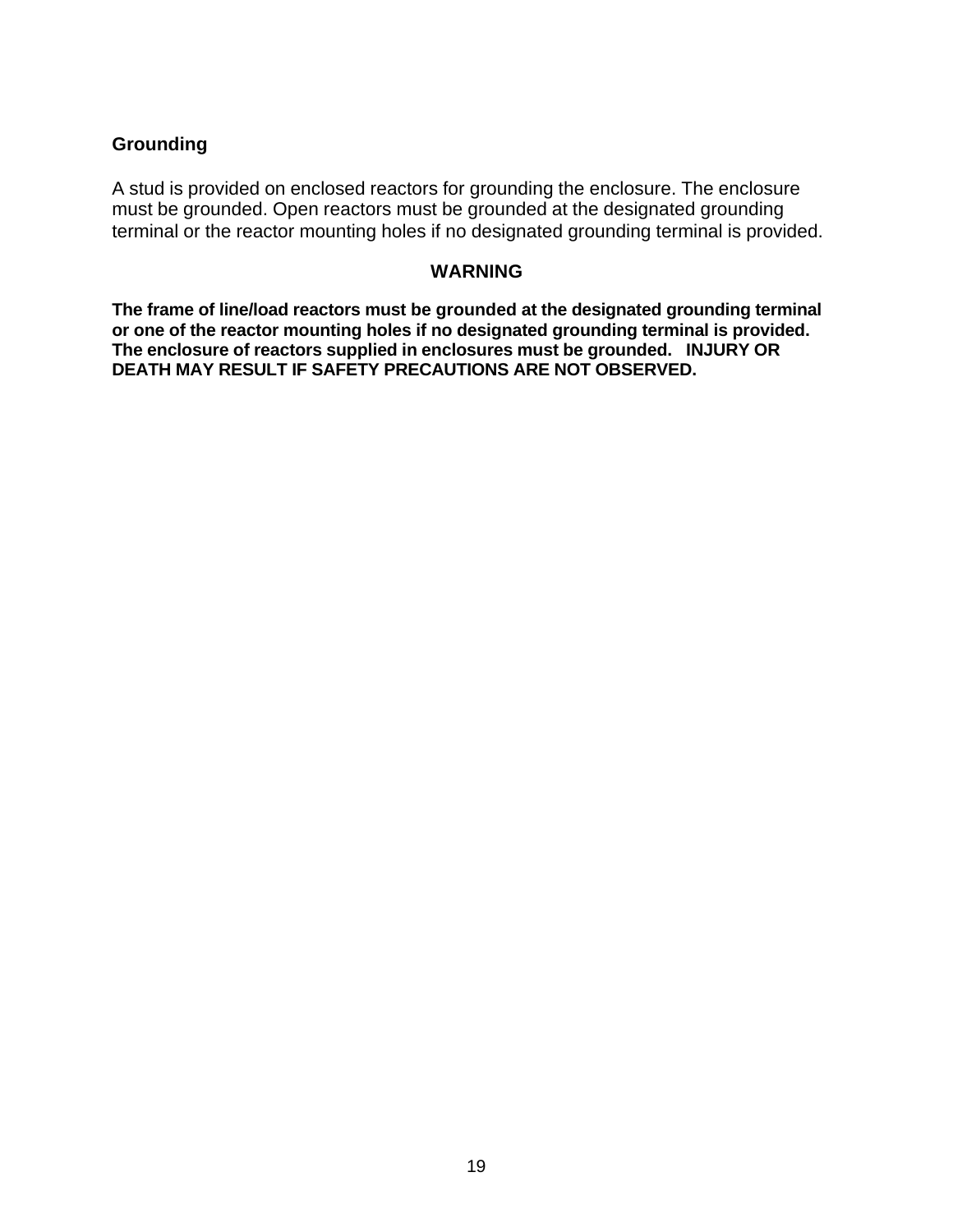#### **Figure 4 –Typical Connection Diagrams**



**Fig 4a** LINE Reactor Connects between power source and VFD

**Fig. 4b** LOAD Reactor Connects between ASD and load (motor)

Fig 4c Use individual Line Reactors for multiple drives connected to a common power source

#### **Figure 5 - Single phase connection diagram**

Standard three phase reactors may be used for single phase applications. Refer to *Application Note* AN0102 for proper selection. Application Notes are available on our website at www.mtecorp.com.